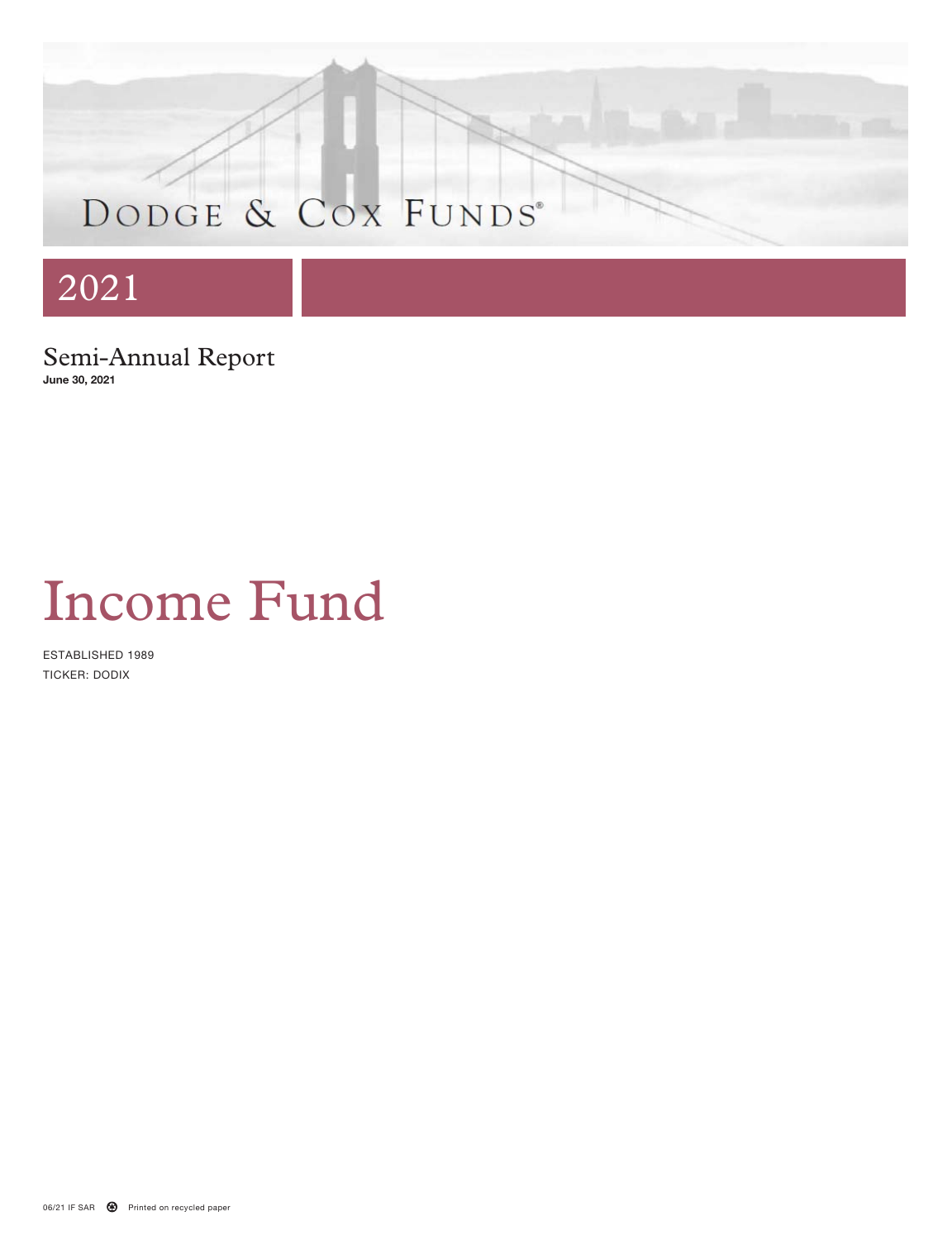# To Our Shareholders

The Dodge & Cox Income Fund had a total return of -0.6% for the six months ended June 30, 2021, compared to a total return of -1.6% for the Bloomberg Barclays U.S. Aggregate Bond Index (Bloomberg Barclays U.S. Agg).

### **Market Commentary**

The U.S. investment-grade fixed income market returned -1.6% for the first six months of 2021, largely due to price declines associated with rising Treasury yields.

Long-term Treasury yields were higher at the end of June, but the year thus far has been a tale of two markets. Yields surged in the first quarter, driven by expectations of higher fiscal spending and stronger economic growth as well as progress on COVID-19 vaccinations. In March, Congress passed another round of fiscal stimulus totaling \$1.9 trillion, providing an additional tailwind for the economy.

However, long-term yields reversed course in the second quarter after Federal Reserve officials delivered a hawkish surprise in June that many market participants believe could result in more modest economic growth and lower long-term interest rates in the future. In addition, slow progress on a bipartisan infrastructure bill and uneven economic data, particularly weaker-than-expected job growth in April and May, have tempered some of the exuberance from the first quarter and weighed on long-term yields. Nevertheless, the U.S. economic picture has improved substantially from a year ago, and 2021 real GDP growth is projected to be the strongest in 30 years.

Inflation jumped in the first half of the year due to the strong economic rebound, supply bottlenecks, and low base effects from depressed 2020 prices. The most recent inflation readings indicated year-over-year headline personal consumption expenditures (PCE) inflation of 3.9%, the highest level since 2008. This was partly fueled by a significant increase in energy prices. While some commentators have argued that higher inflation will persist, Fed officials and Treasury Secretary Janet Yellen view the rise in prices as transitory and have suggested inflation is likely to revert to more normal levels by the end of the year as supply constraints unwind. Indeed, market expectations for surging inflation (as measured by the 10-year breakeven inflation rate) abated in late June.

Fed officials updated their forecast in June indicating plans for two rate hikes in 2023, a change from previous guidance of no increases that year. The Fed also started discussions about tapering its \$120 billion monthly bond purchase program. Fed Chair Jerome Powell conveyed policymakers' expectations that the labor market will recover quickly, but he reiterated that the Fed would keep its benchmark rate near zero until the economy returns to full employment and inflation rises above its 2% target and stays there for some time.

The investment-grade Corporate sector returned -1.3%,<sup>a</sup> but outperformed comparable-duration<sup>b</sup> Treasuries by two percentage points. Spreads on corporate bonds ended June at their narrowest level since 2005. Corporate issuance was robust and met with strong demand from investors. Meanwhile, Agency<sup>c</sup> MBS returned -0.8% and underperformed comparable-duration Treasuries by half of a percentage point. Several factors weighed on the MBS sector, including large swings in interest rates, elevated prepayment levels, and the timeline for the Fed beginning to taper its purchases of mortgage bonds.

### **Investment Strategy**

After two calendar years of high single-digit positive returns for fixed income, the first half of 2021 was a challenging period for fixed income investors. Despite generating a negative absolute return, we are pleased with the Fund's strong relative performance over the past six months, as well as longer periods. As always, we encourage shareholders to maintain a long-term view.

Portfolio changes over the past six months were much less dramatic than during the "opportunity rich" climate of the first half of 2020. However, we made a number of incremental changes to fine tune and prune the portfolio. Continuing a process we started in the middle of last year, we trimmed certain credit holdings that performed well and had reached full valuation in our opinion. With Agency MBS valuations also relatively full, we reduced the weighting of that sector in the portfolio. We invested the proceeds in U.S. Treasuries as we await more compelling opportunities. We also extended the Fund's duration slightly during the first half of 2021 but remain positioned shorter than the benchmark, reflecting our view that long-term interest rates are likely to rise over our multi-year investment horizon.

## The Corporate Sector: Continued Reductions, but Still Finding Unique Opportunities

As we assessed the risk/reward dynamic within the portfolio in the face of a significant narrowing of credit spreads, we reduced the Fund's credit<sup>d</sup> exposure by five percentage points to  $40\%$ <sup>e</sup> as of June 30. This represents a significant reduction from the Fund's recent peak credit weighting of 53% in the middle of last year, a time when valuation opportunities within Credit were plentiful. We made these reductions on an individual issuer basis, after careful consideration of the risk/reward tradeoff.

Despite reducing the Fund's credit exposure generally, we have found unique opportunities for the Fund in the tight overall spread environment. One set of corporate purchases includes what we refer to as "down in the capital structure" positions. Due to our stringent underwriting criteria and deep understanding of companies, we are comfortable purchasing bonds that are positioned at a subordinated level in the issuer's capital structure when fundamentals and valuations are appropriate. For example, we recently purchased senior unsecured bonds issued by T-Mobile U.S. and Charter Communications which have higher spreads than senior secured debt of the same companies. A second set of recent purchases includes shorter-dated credit securities that offer a meaningful yield advantage over comparable-duration alternatives in an environment with limited yield. For example, we added to six-year senior bonds issued by NatWest Group (formerly known as Royal Bank of Scotland), and we initiated a small position in three-year Microchip Technology senior debt.<sup>f</sup>

Though we are less enthusiastic about the Corporate sector generally, we maintain a substantial allocation to the sector,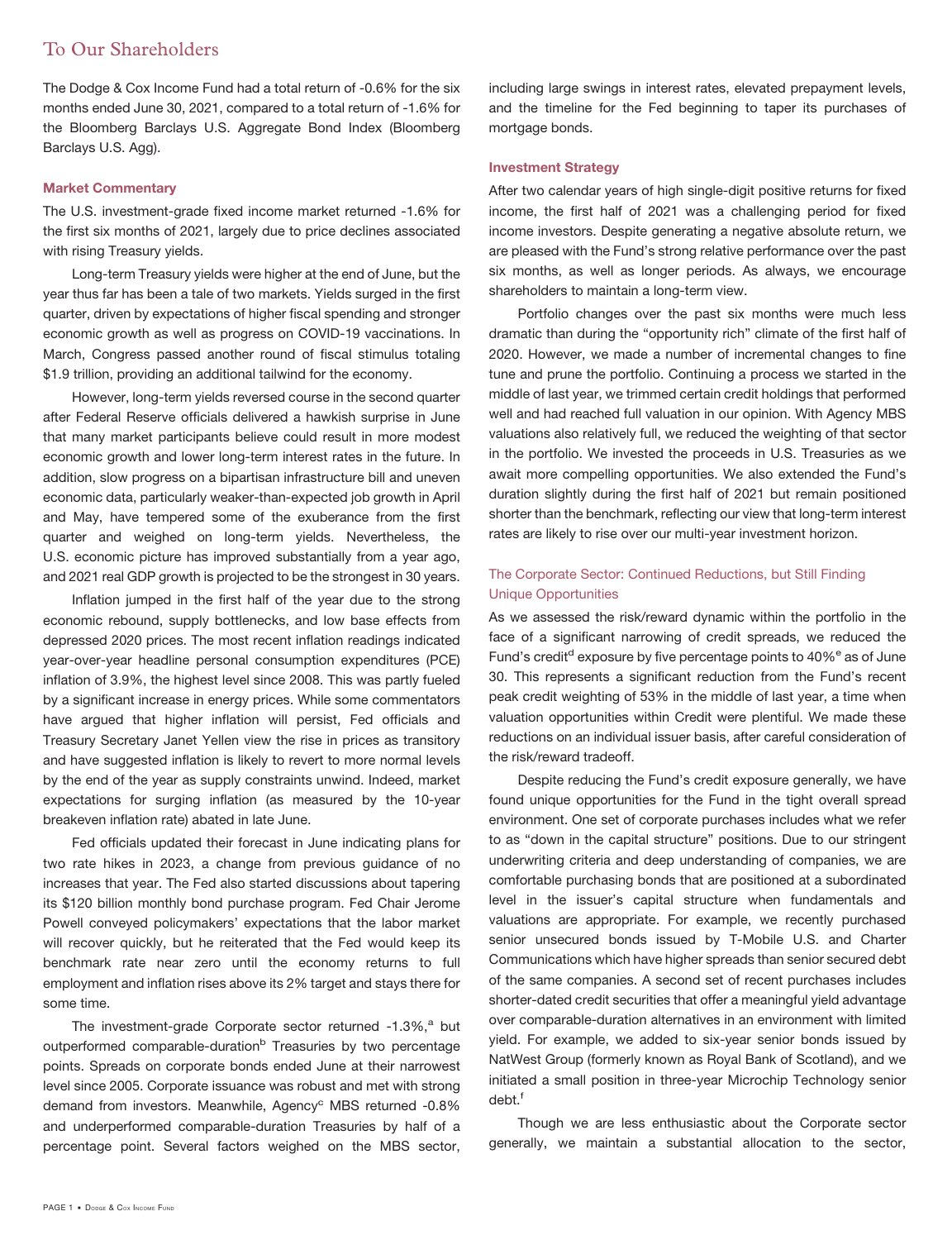representing an overweight relative to the Bloomberg Barclays U.S. Agg. This positioning is underpinned by our belief that the longterm total return prospects for a thoroughly researched and stresstested portfolio of credit issuers are attractive, particularly relative to other investment-grade fixed income sectors. Current valuation levels make careful issuer selection and an acute focus on downside risk all the more critical in the Corporate sector. The Fund's curated portfolio of credit holdings, grounded in the in-depth research of our investment team, is substantially differentiated from the market as a whole and features a yield premium of 156 basis points<sup>g</sup> versus 77 basis points for the broad investment-grade Credit Index.<sup>h</sup>

# The Securitized Sector: Adding Yield through an Attractive **Opportunity**

The Fund's holdings in the Securitized sector consist predominantly of Agency MBS, with a small weighting in primarily AAA-rated assetbacked securities (ABS). As a group, these securities can provide attractive total-return cash flows in the front and intermediate parts of the yield curve. They can also play an important role in the overall portfolio because of their dependable liquidity and high credit quality.

In light of high valuations during the first half of the year, we reduced the portfolio's Agency MBS weighting by five percentage points to 34% as of June 30 primarily via outright sales of TBA (to-beannounced) securities, which are traded in a highly liquid market.

We continue to favor low coupon, low loan balance Agency MBS, which we believe offer attractive prepayment protection for two main reasons. First, given the low initial note rates of the mortgages underlying these MBS, attractive refinancing options for borrowers will likely be muted. Second, low loan balance borrowers may lack sufficient financial incentives needed to offset the upfront fixed costs of refinancing, adding additional prepayment protection to the portfolio's position.

While we reduced the portfolio's TBA dollar roll exposure modestly, it remains an attractive opportunity in our view, reflected by its 5% weighting in the Fund. Ongoing demand for these securities from the Fed's asset purchase program has contributed to a supply/demand imbalance so that purchasing these MBS for settlement in the forward month offers significantly more yield than the previous month. To take advantage of this mispricing, starting last year we established a position in forward settle, TBA Agency 30-year 2% and 2.5% coupon mortgage pass-through securities that were priced at a generous yield premium to equivalent pass-through securities.

We did not make any significant changes to the portfolio's 5% position in ABS. The portfolio continues to hold floating rate ABS backed by 97% federally guaranteed student loans. These shortduration securities trade at attractive levels relative to ABS and MBS alternatives, and their floating rate coupon adds a defensive duration element to the portfolio.

### Defensive Duration: Mitigating the Risk of Rising Rates over Time

We extended the Fund's duration slightly during the first half of the year but maintained its below-benchmark duration position (5.2 years versus 6.6 years for the Bloomberg Barclays U.S. Agg as of June 30). This positioning reflects our view that long-term interest rates are

more likely to overshoot current market expectations over our multiyear investment horizon than undershoot.

The Treasury markets are pricing in a future rate outlook that is roughly in line with our base case expectations. In this scenario, we anticipate strong economic growth this year (6-7%) and well above trend growth (4-5%) in 2022, driven by continued progress on vaccinations and re-opening segments of the economy, ongoing fiscal and monetary stimulus, and a consumer sector characterized by high savings and pent-up demand. While inflation has surprised to the upside this year, we think core PCE inflation will ultimately settle back into a range of 2.0% to 2.5% over our investment horizon.

Although our expectations for interest rates are broadly similar to those expressed in the market, we believe there is a risk of both inflation and long-term rates moving higher than generally expected. This represents an asymmetric and unfavorable tradeoff for investors because of the meaningful duration risk and lack of yield cushion in the broad fixed income market. Given this view, we have positioned the portfolio with less exposure to the long end of the curve in order to mitigate the effect of price declines that would stem from even a small rise in interest rates.

### **In Closing**

With Treasury yields low by historical standards and credit spreads near all-time tights, we expect intermediate-term returns from fixed income to be modest. That said, we believe bonds continue to serve a vital defensive role in a diversified portfolio, providing liquidity, income, downside protection, and low correlation to riskier asset classes.

Thank you for your continued confidence in our firm. As always, we welcome your comments and questions.

For the Board of Trustees,

Charles F. Pohl, Chairman

July 30, 2021

- (a) Sector returns as calculated and reported by Bloomberg.<br>(b) Duration is a magazine of a band's (at a band partfolio)
- Duration is a measure of a bond's (or a bond portfolio's) price sensitivity to changes in interest rates.

Dana M. Emery, President

- (c) The U.S. Government does not guarantee the Fund's shares, yield, or net asset value. The agency guarantee (by, for example, Ginnie Mae, Fannie Mae, or Freddie Mac) does not eliminate market risk.
- (d) Credit securities refer to corporate bonds and government-related securities, as classified by Bloomberg, as well as Rio Oil Finance Trust, an asset-backed security that we group as a credit investment.
- (e) Unless otherwise specified, weightings include accrued interest and all weightings and characteristics are as of June 30, 2021.
- $(6)$  The use of specific examples does not imply that they are more or less attractive investments than the Fund's other holdings.
- $(9)$  One basis point is equal to 1/100th of 1%.
- (h) Credit Index refers to the Bloomberg Barclays U.S. Credit Index.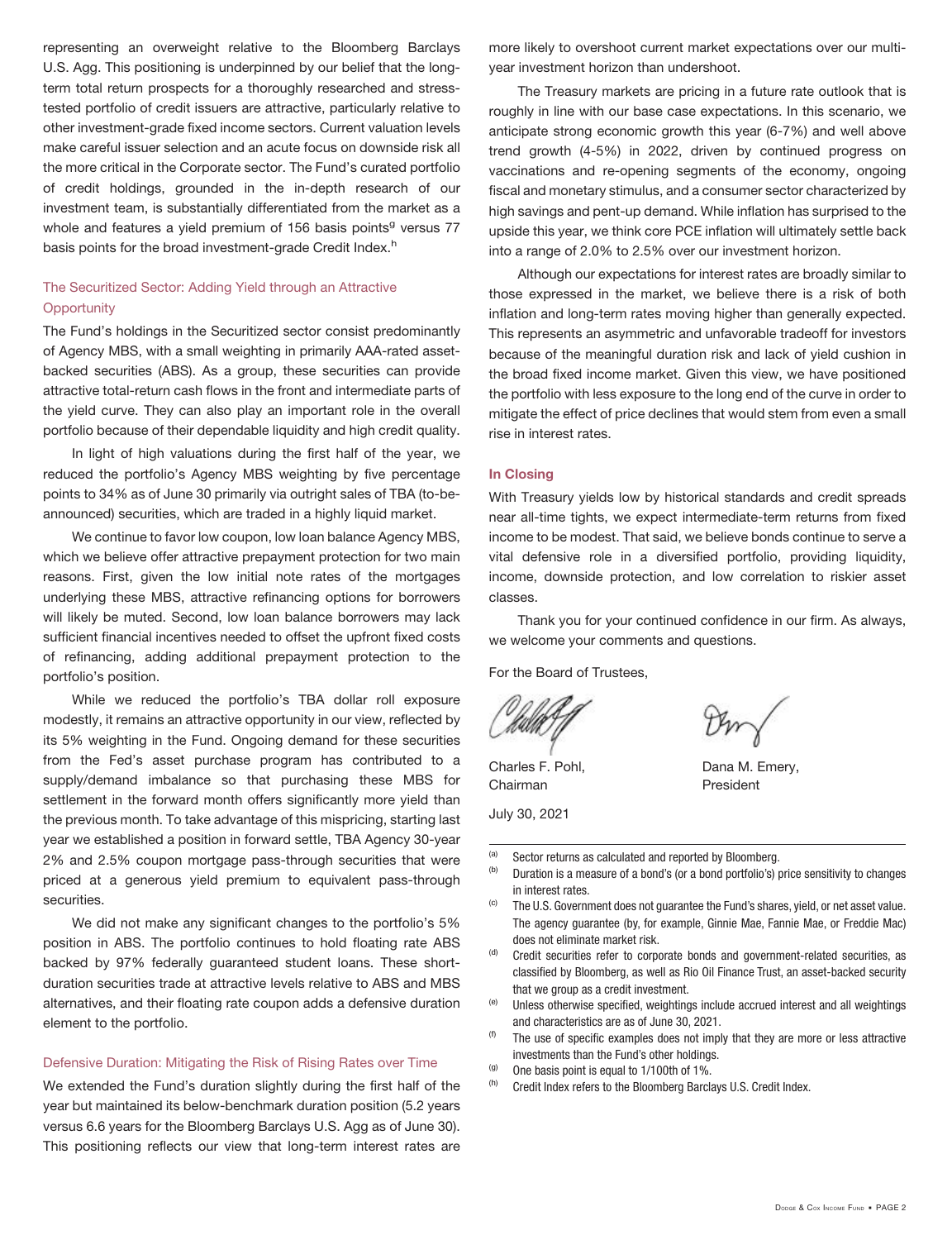# Year-to-Date Performance Review

The Fund outperformed the Bloomberg Barclays U.S. Agg by one percentage point year to date.

### **Key Contributors to Relative Results**

- Security selection within credit was strongly positive as several issuers performed well, most notably Kinder Morgan, Pemex, Macy's, Occidental Petroleum, and State of Illinois.
- **The Fund's underweight to U.S. Treasuries contributed to** relative returns.
- The Fund's below-benchmark duration position (79%\* of the Bloomberg Barclays U.S. Agg's duration) contributed to relative returns.
- The Fund's nominal yield advantage benefited returns.

## **Key Detractors from Relative Results**

- While the Fund's below-benchmark duration position contributed, the Fund's key rate duration positioning (e.g., underweight to the 2-year key rate and overweight to the 10-year key rate) detracted from relative returns.

\* Figures in this section denote Fund positioning at the beginning of the period.

# Key Characteristics of Dodge & Cox

### **Independent Organization**

Dodge & Cox is one of the largest privately owned investment managers in the world.We remain committed to independence, with a goal of providing the highest quality investment management service to our existing clients.

### **Over 90 Years of Investment Experience**

Dodge & Cox was founded in 1930. We have a stable and wellqualified team of investment professionals, most of whom have spent their entire careers at Dodge & Cox.

### **Experienced Investment Team**

The U.S. Fixed Income Investment Committee, which is the decisionmaking body for the Income Fund, is a eight-member committee with an average tenure at Dodge & Cox of 22 years.

### **One Business with a Single Research Office**

Dodge & Cox manages equity (domestic, international, and global), fixed income (domestic and global), and balanced investments, operating from one office in San Francisco.

### **Consistent Investment Approach**

Our team decision-making process involves thorough, bottom- up fundamental analysis of each investment.

### **Long-Term Focus and Low Expenses**

We invest with a three- to five-year investment horizon, which has historically resulted in low turnover relative to our peers. We manage Funds that maintain low expense ratios.

**Risks: The Fund invests in individual bonds whose yields and market values fluctuate, so that an investment may be worth more or less than its original cost. Debt securities are subject to interest rate risk, credit risk, and prepayment and call risk, all of which could have adverse effects on the value of the Fund. A low interest rate environment creates an elevated risk of future negative returns. Financial intermediaries may restrict their market making activities for certain debt securities, which may reduce the liquidity and increase the volatility of such securities. Please read the prospectus and summary prospectus for specific details regarding the Fund's risk profile.**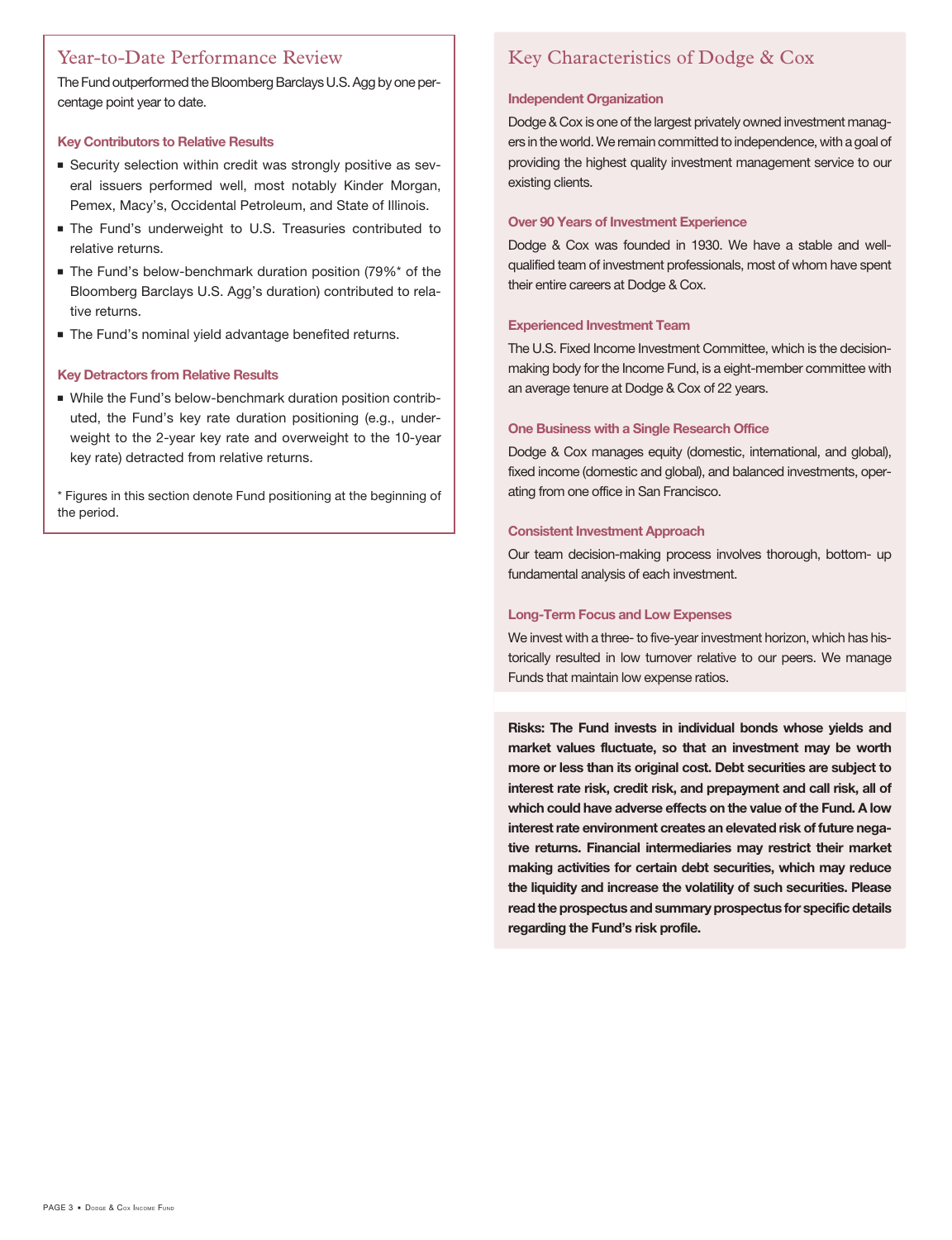# Growth of \$10,000 Over 10Years

For An Investment Made On June 30, 2011



### **Average Annual Total Return**

For Periods Ended June 30, 2021

|                                   | 1 Year  | 5 Years | 10 Years | 20 Years |
|-----------------------------------|---------|---------|----------|----------|
| Dodge & Cox Income Fund           | 3.39%   | 4.54%   | 4.26%    | 5.25%    |
| Bloomberg Barclays U.S. Aggregate |         |         |          |          |
| Bond Index                        | $-0.33$ | 3.03    | 3.39     | 4.56     |

**Returns represent past performance and do not guarantee future results. Investment return and share price will fluctuate with market conditions, and investors may have a gain or loss when shares are sold. Fund performance changes over time and currently may be significantly lower than stated. Performance is updated and published monthly. Visit the Fund's website at dodgeandcox.com or call 800-621-3979 for current performance figures.**

The Fund's total returns include the reinvestment of dividend and capital gain distributions, but have not been adjusted for any income taxes payable by shareholders on these distributions or on Fund share redemptions. Index returns include interest income but, unlike Fund returns, do not reflect fees or expenses. The Bloomberg Barclays U.S. Aggregate Bond Index (Bloomberg Barclays U.S. Agg) is a widely recognized, unmanaged index of U.S. dollar-denominated, investment-grade, taxable debt securities.

Bloomberg is a registered trademark of Bloomberg Finance L.P. and its affiliates. Barclays<sup>®</sup> is a trademark of Barclays Bank PLC.

# Fund Expense Example

As a Fund shareholder, you incur ongoing Fund costs, including management fees and other Fund expenses. All mutual funds have ongoing costs, sometimes referred to as operating expenses. The following example shows ongoing costs of investing in the Fund and can help you understand these costs and compare them with those of other mutual funds. The example assumes a \$1,000 investment held for the six months indicated.

## Actual Expenses

The first line of the table below provides information about actual account values and expenses based on the Fund's actual returns. You may use the information in this line, together with your account balance, to estimate the expenses that you paid over the period. Simply divide your account value by \$1,000 (for example, an \$8,600 account value divided by \$1,000 = 8.6), then multiply the result by the number in the first line under the heading "Expenses Paid During Period" to estimate the expenses you paid on your account during this period.

## Hypothetical Example for Comparison with Other Mutual Funds

Information on the second line of the table can help you compare ongoing costs of investing in the Fund with those of other mutual funds. This information may not be used to estimate the actual ending account balance or expenses you paid during the period. The hypothetical "Ending Account Value" is based on the actual expense ratio of the Fund and an assumed 5% annual rate of return before expenses (not the Fund's actual return). The amount under the heading "Expenses Paid During Period" shows the hypothetical expenses your account would have incurred under this scenario. You can compare this figure with the 5% hypothetical examples that appear in shareholder reports of other mutual funds.

| <b>Six Months Ended</b><br>June 30, 2021 | <b>Beginning Account Value</b><br>1/1/2021 | <b>Ending Account Value</b><br>6/30/2021 | <b>Expenses Paid</b><br><b>During Period*</b> |
|------------------------------------------|--------------------------------------------|------------------------------------------|-----------------------------------------------|
| Based on Actual Fund Return              | \$1,000,00                                 | \$994.10                                 | \$2.08                                        |
| Based on Hypothetical 5% Yearly Return   | 1.000.00                                   | 1.022.71                                 | 2.11                                          |

Expenses are equal to the Fund's annualized expense ratio of 0.42%, multiplied by the average account value over the period, multiplied by 181/365 (to reflect the one-half year period).

The expenses shown in the table highlight ongoing costs only and do not reflect any transactional fees or account maintenance fees. Though other mutual funds may charge such fees, please note that the Fund does not charge transaction fees (e.g., redemption fees, sales loads) or universal account maintenance fees (e.g., small account fees).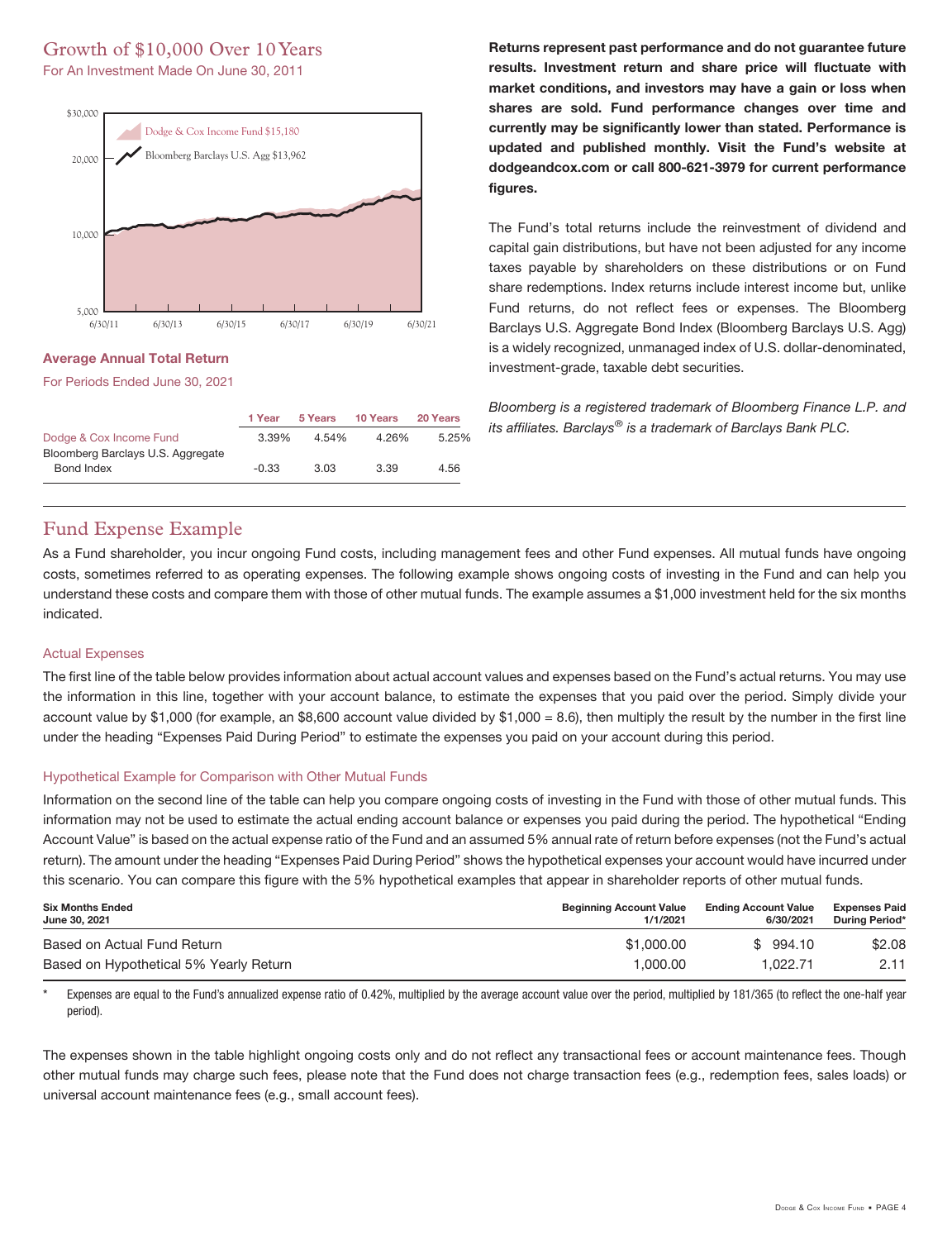# Portfolio Information (unaudited) June 30, 2021

| Sector Diversification (%)      | % of Net Assets |
|---------------------------------|-----------------|
| Securitized                     | 40.2            |
| Corporate                       | 34.1            |
| U.S. Treasury                   | 23.6            |
| Government-Related              | 4.8             |
| Net Cash & Other <sup>(a)</sup> | (2.7)           |

<sup>(</sup>a) Net Cash & Other includes cash, short-term investments, derivatives, receivables, and payables. Assets to cover payables for forward settle TBA mortgage security purchases are invested in short-maturity U.S. Treasuries.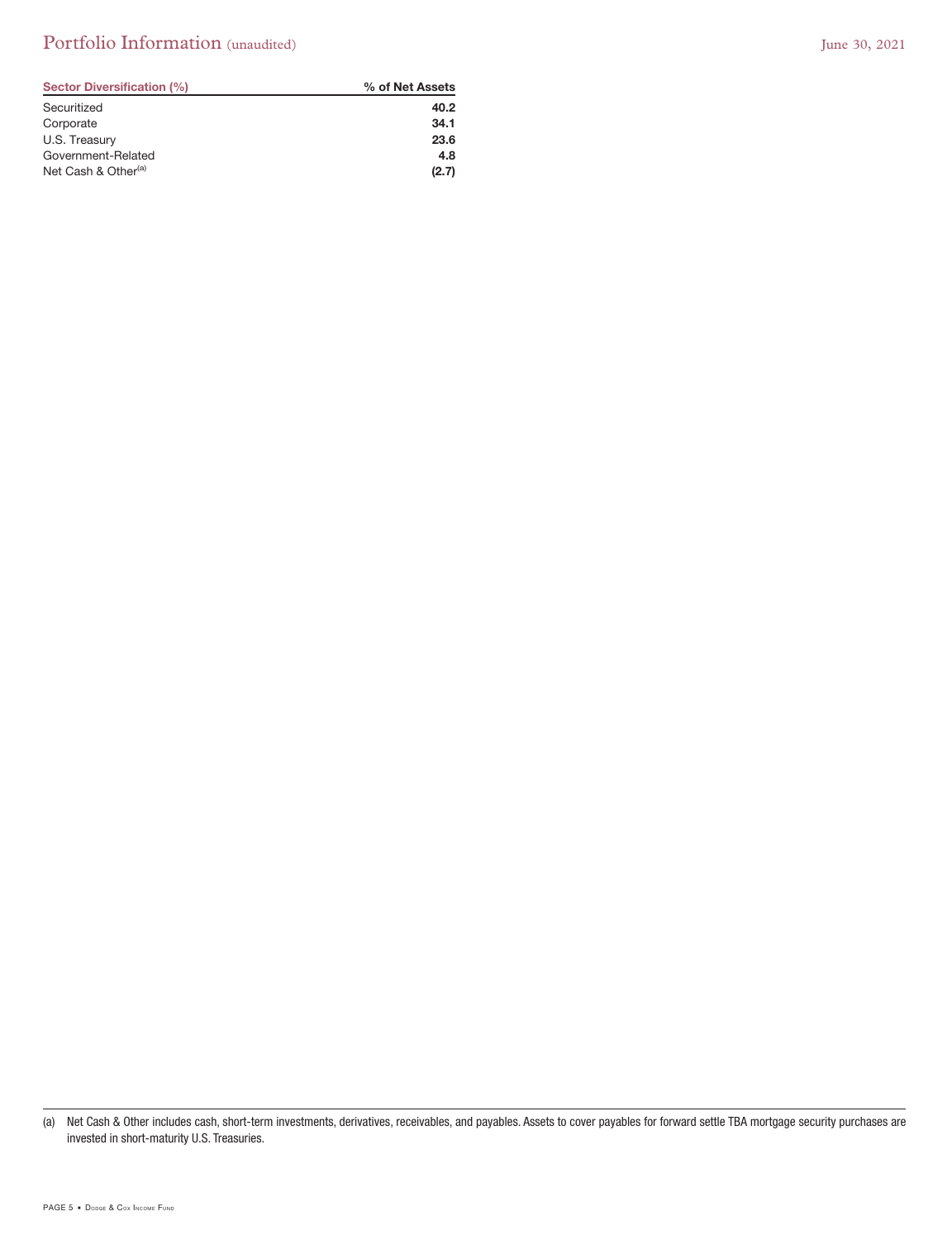## **Debt Securities: 102.7%**

| <b>CDL OCOMINICO, IVE.I</b> /       |                  |                 |                                             |                  |             |
|-------------------------------------|------------------|-----------------|---------------------------------------------|------------------|-------------|
|                                     | <b>Par Value</b> | Value           |                                             | <b>Par Value</b> | Value       |
| U.S. Treasury: 23.6%                |                  |                 | Series 2002-20A 1, 6.14%, 1/1/22            | \$<br>1,186      | \$<br>1,197 |
| U.S. Treasury Note/Bond             |                  |                 | Series 2002-20L 1, 5.10%, 12/1/22           | 56,728           | 57,985      |
| 0.125%, 7/31/22                     | \$2,208,460,000  | \$2,208,632,525 | Series 2003-20G 1, 4.35%, 7/1/23            | 7,554            | 7,762       |
| 0.625%, 8/15/30                     | 707,297,000      | 658,946,616     | Series 2004-20L 1, 4.87%, 12/1/24           | 181,236          | 189,594     |
| 0.25%, 8/31/25                      | 500,000,000      | 489,960,940     | Series 2005-20B 1, 4.625%, 2/1/25           | 473,825          | 495,278     |
| 1.625%, 11/15/50                    | 560,000,000      | 502,950,000     | Series 2005-20D 1, 5.11%, 4/1/25            | 14,608           | 15,404      |
| 1.375%, 11/15/40                    | 250,000,000      | 224,570,312     | Series 2005-20E 1, 4.84%, 5/1/25            | 605,768          | 638,235     |
| 0.875%, 11/15/30                    | 2,300,000,000    | 2,187,156,250   | Series 2005-20G 1, 4.75%, 7/1/25            | 809,191          | 848,493     |
| 0.625%, 11/30/27                    | 500,000,000      | 483,984,375     | Series 2005-20H 1, 5.11%, 8/1/25            | 8,855            | 9,375       |
| 0.375%, 11/30/25                    | 200,000,000      | 196,398,438     | Series 2005-20l 1, 4.76%, 9/1/25            | 974,322          | 1,019,947   |
| 0.125%, 12/31/22                    | 500,000,000      | 499,570,310     | Series 2006-20A 1, 5.21%, 1/1/26            | 835,323          | 888,172     |
| 0.375%, 12/31/25                    | 900,000,000      | 882,949,221     | Series 2006-20B 1, 5.35%, 2/1/26            | 249,921          | 267,987     |
| 0.50%, 2/28/26                      | 500,000,000      | 492,421,875     | Series 2006-20C 1, 5.57%, 3/1/26            | 1,150,401        | 1,227,757   |
| 0.25%, 3/15/24                      | 800,000,000      | 796,812,496     | Series 2006-20G 1, 6.07%, 7/1/26            | 1,962,637        | 2,136,688   |
| 0.75%, 3/31/26                      | 300,000,000      | 298,652,343     | Series 2006-20H 1, 5.70%, 8/1/26            | 18,617           | 20,327      |
| 0.375%, 4/15/24                     | 1,000,000,000    | 998,828,120     | Series 2006-20l 1, 5.54%, 9/1/26            | 31,165           | 33,305      |
| 0.75%, 4/30/26                      | 1,000,000,000    | 994,921,880     | Series 2006-20J 1, 5.37%, 10/1/26           | 767,097          | 823,207     |
| 0.125%, 4/30/23                     | 2,060,000,000    | 2,056,137,500   | Series 2006-20L 1, 5.12%, 12/1/26           | 770,065          | 820,357     |
| 0.25%, 5/15/24                      | 1,200,000,000    | 1,193,437,500   | Series 2007-20A 1, 5.32%, 1/1/27            | 1,764,429        | 1,884,222   |
| 0.125%, 5/31/23                     | 500,000,000      | 498,925,780     | Series 2007-20C 1, 5.23%, 3/1/27            | 2,795,688        | 2,978,964   |
| 0.75%, 5/31/26                      | 300,000,000      | 298,289,064     | Series 2007-20D 1, 5.32%, 4/1/27            | 2,327,376        | 2,485,021   |
| 0.875%, 6/30/26                     | 700,000,000      | 700,218,400     | Series 2007-20G 1, 5.82%, 7/1/27            | 1,889,935        | 2,024,017   |
|                                     |                  | 16,663,763,945  |                                             |                  | 19,020,828  |
| Government-Related: 4.8%            |                  |                 | Other: 0.9%                                 |                  |             |
| Agency: 2.8%                        |                  |                 | Rio Oil Finance Trust (Brazil)              |                  |             |
| Petroleo Brasileiro SA (Brazil)     |                  |                 | $9.25\%$ , $7/6/24^{(a)}$                   | 279,254,213      | 308,575,906 |
| 5.093%, 1/15/30                     | 274,213,000      | 299,306,232     | $9.75\%$ , $1/6/27^{(a)}$                   | 186,850,493      | 220,251,886 |
| 7.25%, 3/17/44                      | 18,890,000       | 23,102,659      | 8.20%, 4/6/28(a)                            | 69,024,000       | 79,584,672  |
| 6.90%, 3/19/49                      | 149,524,000      | 178,269,989     |                                             |                  |             |
| 6.75%, 6/3/50                       | 78,270,000       | 91,380,225      |                                             |                  | 608,412,464 |
| Petroleos Mexicanos (Mexico)        |                  |                 | Student Loan: 5.0%                          |                  |             |
| 6.875%, 8/4/26                      | 54,675,000       | 59,754,308      | Navient Student Loan Trust                  |                  |             |
| 6.49%, 1/23/27                      | 67,000,000       | 70,768,750      | USD LIBOR 1-Month                           |                  |             |
| 6.50%, 3/13/27                      | 239,631,000      | 252,930,520     | $+0.90\%$ , 1.04%, 8/26/69 <sup>(a)</sup>   | 73,067,714       | 74,333,458  |
| 6.84%, 1/23/30                      | 172,605,000      | 177,869,452     | $+0.60\%$ , 0.692%, 12/26/69 <sup>(a)</sup> | 56,514,172       | 56,825,390  |
| 6.625%, 6/15/35                     | 189,761,000      | 183,261,686     | $+0.55\%$ , 0.70%, 2/25/70 <sup>(a)</sup>   | 94,505,719       | 94,609,619  |
| 6.50%, 6/2/41                       | 53,502,000       | 47,926,557      | $+1.25\%$ , 1.342%, 6/25/65 <sup>(a)</sup>  | 252,575,610      | 257,656,320 |
| 6.375%, 1/23/45                     | 135,151,000      | 116,229,860     | +1.15%, 1.242%, 3/25/66 <sup>(a)</sup>      | 208,826,879      | 214,509,831 |
| 6.75%, 9/21/47                      | 66,966,000       | 59,264,910      | $+1.30\%$ , 1.392%, 3/25/66 <sup>(a)</sup>  | 150,828,000      | 156,065,804 |
| 6.35%, 2/12/48                      | 96,464,000       | 82,206,621      | $+0.80\%$ , 0.892%, 7/26/66 <sup>(a)</sup>  | 257,766,342      | 259,883,429 |
| 7.69%, 1/23/50                      | 246,317,000      | 237,080,112     | +1.05%, 1.142%, 7/26/66 <sup>(a)</sup>      | 369,329,000      | 376,031,878 |
| 6.95%, 1/28/60                      | 80,170,000       | 70,942,433      | $+1.15\%, 1.242\%, 7/26/66^{(a)}$           | 246,707,000      | 252,756,305 |
|                                     |                  | 1,950,294,314   | +1.00%, 1.092%, 9/27/66 <sup>(a)</sup>      | 113,429,000      | 114,478,411 |
|                                     |                  |                 | +1.05%, 1.142%, 12/27/66 <sup>(a)</sup>     | 170,168,853      | 172,987,376 |
| Local Authority: 2.0%               |                  |                 | +0.72%, 0.812%, 3/25/67 <sup>(a)</sup>      | 96,785,000       | 97,781,740  |
| L.A. Unified School District GO     |                  |                 | $+0.80\%$ , 0.892%, 3/25/67 <sup>(a)</sup>  | 181,973,000      | 183,947,898 |
| 5.75%, 7/1/34                       | 6,030,000        | 8,142,618       | +0.68%, 0.772%, 6/27/67 <sup>(a)</sup>      | 207,669,361      | 209,050,197 |
| 6.758%, 7/1/34                      | 183,745,000      | 263,754,684     | +1.00%, 1.092%, 2/27/68 <sup>(a)</sup>      | 61,463,000       | 62,976,379  |
| New Jersey Turnpike Authority RB    |                  |                 | $+0.83\%$ , 0.922%, 7/25/68 <sup>(a)</sup>  | 65,886,785       | 66,114,141  |
| 7.414%, 1/1/40                      | 40,655,000       | 66,753,587      | $+0.81\%$ , 0.902%, 7/25/68 <sup>(a)</sup>  | 63,945,000       | 64,316,725  |
| 7.102%, 1/1/41                      | 146,837,000      | 234,943,825     | $+0.70\%$ , 0.792%, 2/25/70 <sup>(a)</sup>  | 245,562,440      | 246,912,174 |
| State of California GO              |                  |                 | Navient Student Loan Trust (Private         |                  |             |
| 7.50%, 4/1/34                       | 80,146,000       | 126,295,029     | Loans)                                      |                  |             |
| 7.30%, 10/1/39                      | 183,965,000      | 294,419,039     | Series 2014-AA A2A, 2.74%,                  |                  |             |
| State of Illinois GO                |                  |                 | $2/15/29^{(a)}$                             | 7,045,088        | 7,161,372   |
| 5.10%, 6/1/33                       | 356,525,000      | 419,217,212     | Series 2017-A A2A, 2.88%,                   |                  |             |
|                                     |                  | 1,413,525,994   | $12/16/58^{(a)}$                            | 15,556,061       | 15,780,864  |
|                                     |                  | 3,363,820,308   | Navient Student Loan Trust 2020-1           |                  |             |
| Securitized: 40.2%                  |                  |                 | USD LIBOR 1-Month                           |                  |             |
| Asset-Backed: 5.9%                  |                  |                 | $+1.05\%$ , 1.142%, 6/25/69 <sup>(a)</sup>  | 46,423,455       | 47,563,555  |
| Federal Agency: 0.0%                |                  |                 | <b>SLM Student Loan Trust</b>               |                  |             |
| Small Business Admin. - 504 Program |                  |                 | USD LIBOR 1-Month                           |                  |             |
| Series 2001-20G 1, 6.625%, 7/1/21   | 40,459           | 40,463          | +1.20%, 1.292%, 10/25/34                    | 27,526,000       | 27,948,075  |
| Series 2001-20L 1, 5.78%, 12/1/21   | 106,208          | 107,071         | USD LIBOR 3-Month                           |                  |             |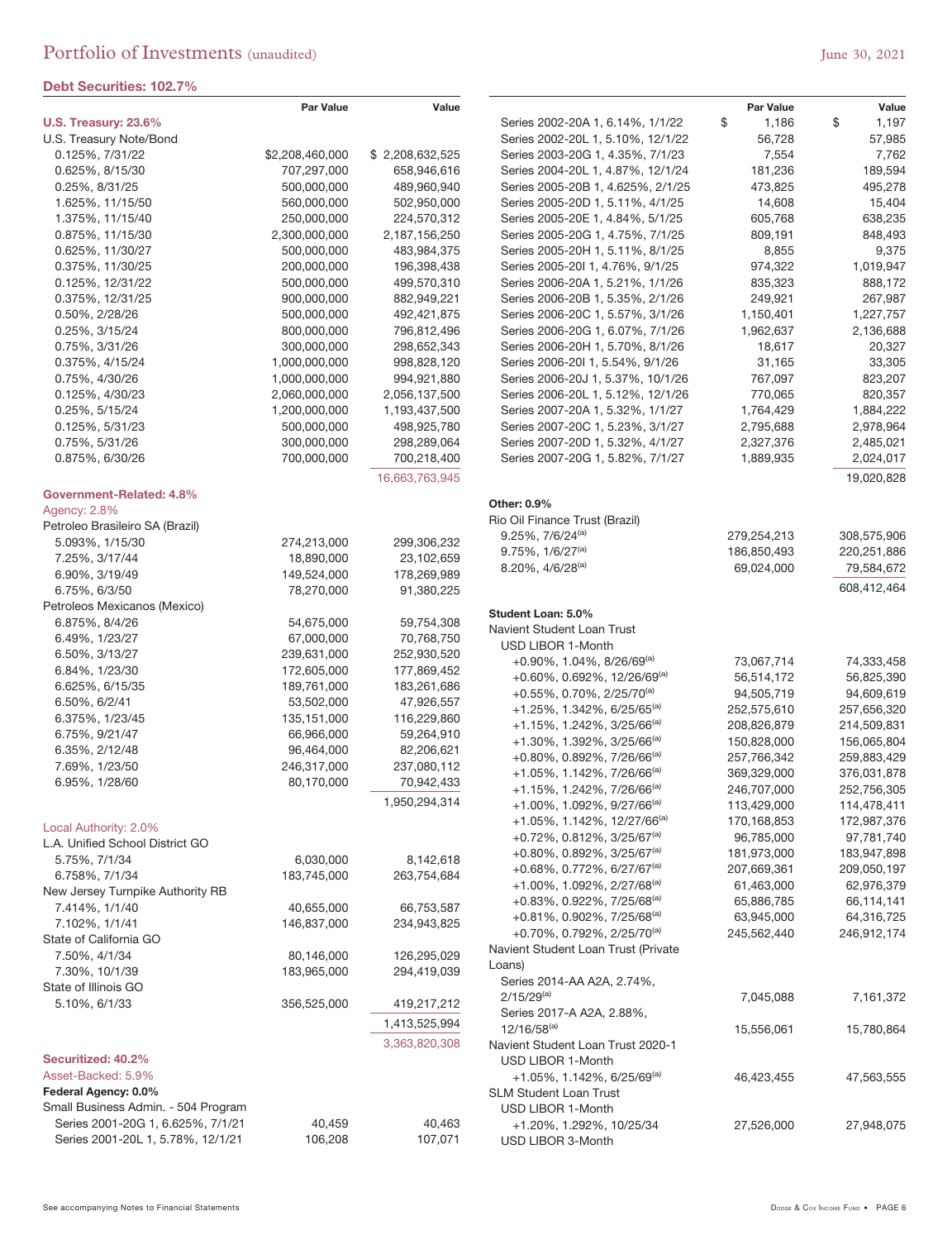| <b>Debt Securities (continued)</b>                                                                 |                          |                          |                                                                      |                      |                          |
|----------------------------------------------------------------------------------------------------|--------------------------|--------------------------|----------------------------------------------------------------------|----------------------|--------------------------|
|                                                                                                    | <b>Par Value</b>         | Value                    |                                                                      | Par Value            | Value                    |
| $+0.63\%$ , 0.806%, 1/25/40 <sup>(a)</sup>                                                         | \$120,449,289            | \$120,368,022            | Trust 1998-58 PC, 6.50%, 10/25/28                                    | \$<br>724,770        | \$<br>820,494<br>983,278 |
| +0.17%, 0.346%, 7/25/40                                                                            | 13,626,000               | 13,166,101               | Trust 2001-69 PQ, 6.00%, 12/25/31                                    | 846,719              |                          |
| $+0.55\%$ , 0.726%, 10/25/64 <sup>(a)</sup><br>$+0.55\%$ , 0.726%, 10/25/64 <sup>(a)</sup>         | 62,101,494<br>27,827,574 | 62,414,374<br>27,759,878 | Trust 2002-33 A1, 7.00%, 6/25/32<br>Trust 2002-69 Z, 5.50%, 10/25/32 | 1,220,190<br>122,484 | 1,420,284<br>138,262     |
| <b>SMB Private Education Loan Trust</b>                                                            |                          |                          | Trust 2008-24 GD, 6.50%, 3/25/37                                     | 471,762              | 555,679                  |
| (Private Loans)                                                                                    |                          |                          | Trust 2007-47 PE, 5.00%, 5/25/37                                     | 1,076,923            | 1,213,812                |
| Series 2017-A A2A, 2.88%,                                                                          |                          |                          | Trust 2009-53 QM, 5.50%, 5/25/39                                     | 357,238              | 374,208                  |
| $9/15/34^{(a)}$                                                                                    | 14,319,065               | 14,733,874               | Trust 2009-30 AG, 6.50%, 5/25/39                                     | 3,673,224            | 4,327,371                |
| Series 2017-B A2A, 2.82%,                                                                          |                          |                          | Trust 2009-40 TB, 6.00%, 6/25/39                                     | 1,634,738            | 1,890,005                |
| $10/15/35^{(a)}$                                                                                   | 15,974,857               | 16,532,467               | Trust 2001-T3 A1, 7.50%, 11/25/40                                    | 59,630               | 66,897                   |
| Series 2018-A A2A, 3.50%,                                                                          |                          |                          | Trust 2010-123 WT, 7.00%,                                            |                      |                          |
| $2/15/36^{(a)}$                                                                                    | 67,912,950               | 71,497,558               | 11/25/40                                                             | 15,904,175           | 19,042,447               |
| Series 2018-B A2A, 3.60%,                                                                          |                          |                          | Trust 2001-T7 A1, 7.50%, 2/25/41                                     | 71,088               | 84,400                   |
| $1/15/37^{(a)}$                                                                                    | 49,486,828               | 52,385,712               | Trust 2001-T5 A2, 6.976%,                                            |                      |                          |
| Series 2021-A APT2, 1.07%,                                                                         |                          |                          | $6/19/41^{(b)}$                                                      | 28,144               | 32,828                   |
| $1/15/53^{(a)}$                                                                                    | 54,759,895               | 53,935,966               | Trust 2001-T5 A3, 7.50%, 6/19/41 <sup>(b)</sup>                      | 140,234              | 165,144                  |
|                                                                                                    |                          | 3,492,484,893            | Trust 2001-T4 A1, 7.50%, 7/25/41                                     | 1,089,233            | 1,303,358                |
|                                                                                                    |                          | 4,119,918,185            | Trust 2011-58 AT, 4.00%, 7/25/41<br>Trust 2001-T10 A1, 7.00%,        | 4,612,253            | 5,128,022                |
|                                                                                                    |                          |                          | 12/25/41                                                             | 1,139,967            | 1,320,674                |
| CMBS: 0.6%<br>Agency CMBS: 0.6%                                                                    |                          |                          | Trust 2013-106 MA, 4.00%, 2/25/42                                    | 12,393,452           | 13,388,710               |
| Fannie Mae Multifamily DUS                                                                         |                          |                          | Trust 2002-W6 2A1, 7.00%,                                            |                      |                          |
| Pool AL6455, 2.765%, 11/1/21 <sup>(b)</sup>                                                        | 8,632,291                | 8,631,288                | $6/25/42^{(b)}$                                                      | 1,448,480            | 1,599,076                |
| Freddie Mac Multifamily Interest Only                                                              |                          |                          | Trust 2002-W8 A2, 7.00%, 6/25/42                                     | 898.761              | 1,077,737                |
| Series K055 X1, 1.493%, 3/25/26 <sup>(b)</sup>                                                     | 114,960,980              | 6,402,005                | Trust 2002-90 A1, 6.50%, 6/25/42                                     | 2,812,861            | 3,290,580                |
| Series K056 X1, 1.395%, 5/25/26 <sup>(b)</sup>                                                     | 39,893,171               | 2,080,285                | Trust 2002-T16 A3, 7.50%, 7/25/42                                    | 2,209,067            | 2,702,602                |
| Series K062 X1, 0.432%, 12/25/26 <sup>(b)</sup>                                                    | 316,462,054              | 5,080,735                | Trust 2003-W2 1A2, 7.00%, 7/25/42                                    | 4,486,539            | 5,373,836                |
| Series K064 X1, 0.74%, 3/25/27 <sup>(b)</sup>                                                      | 403,745,344              | 12,669,852               | Trust 2003-W4 3A, 5.416%,                                            |                      |                          |
| Series K065 X1, 0.811%, 4/25/27 <sup>(b)</sup>                                                     | 468,588,413              | 16,550,121               | 10/25/42 <sup>(b)</sup>                                              | 1,288,695            | 1,488,519                |
| Series K066 X1, 0.887%, 6/25/27 <sup>(b)</sup>                                                     | 374,466,707              | 14,880,184               | Trust 2012-121 NB, 7.00%,                                            |                      |                          |
| Series K067 X1, 0.711%, 7/25/27 <sup>(b)</sup>                                                     | 472,150,254              | 15,158,526               | 11/25/42                                                             | 539,505              | 651,952                  |
| Series K069 X1, 0.49%, 9/25/27 <sup>(b)</sup>                                                      | 97,726,903               | 2,106,455                | Trust 2003-W1 2A, 5.585%,                                            |                      |                          |
| Series K070 X1, 0.456%, 11/25/27 <sup>(b)</sup>                                                    | 197,736,361              | 3,975,035                | 12/25/42 <sup>(b)</sup>                                              | 1,644,303            | 1,820,755                |
| Series K071 X1, 0.418%, 11/25/27 <sup>(b)</sup>                                                    | 254,267,910              | 4,357,008                | Trust 2003-7 A1, 6.50%, 12/25/42                                     | 2,419,806            | 2,782,629                |
| Series K089 X1, 0.686%, 1/25/29 <sup>(b)</sup>                                                     | 516,673,549              | 19,958,944               | Trust 2004-T1 1A2, 6.50%, 1/25/44                                    | 956,469              | 1,117,104                |
| Series K091 X1, 0.704%, 3/25/29 <sup>(b)</sup>                                                     | 259,993,728              | 10,556,005               | Trust 2004-W2 2A2, 7.00%, 2/25/44                                    | 68,568               | 80,521                   |
| Series K092 X1, 0.851%, 4/25/29 <sup>(b)</sup>                                                     | 484,914,412              | 24,640,732               | Trust 2004-W2 5A, 7.50%, 3/25/44                                     | 1,994,518            | 2,323,231                |
| Series K093 X1, 1.092%, 5/25/29 <sup>(b)</sup>                                                     | 231,908,676              | 15,409,613               | Trust 2004-W8 3A, 7.50%, 6/25/44                                     | 1,509,329            | 1,799,301                |
| Series K094 X1, 1.016%, 6/25/29 <sup>(b)</sup>                                                     | 321,246,682              | 20,230,381               | Trust 2004-W15 1A2, 6.50%,                                           |                      |                          |
| Series K095 X1, 1.082%, 6/25/29 <sup>(b)</sup>                                                     | 223,795,832              | 14,998,528               | 8/25/44                                                              | 439,198              | 512,545                  |
| Series K096 X1, 1.256%, 7/25/29 <sup>(b)</sup>                                                     | 543,770,125              | 43,938,638               | Trust 2005-W1 1A3, 7.00%,                                            |                      |                          |
| Series K097 X1, 1.218%, 7/25/29 <sup>(b)</sup>                                                     | 244,005,618              | 19,232,425               | 10/25/44                                                             | 3,905,043            | 4,686,890                |
| Series K098 X1, 1.269%, 8/25/29 <sup>(b)</sup>                                                     | 471,682,831              | 39,024,868               | Trust 2001-79 BA, 7.00%, 3/25/45                                     | 332,533              | 385,762                  |
| Series K099 X1, 1.005%, 9/25/29 <sup>(b)</sup>                                                     | 513,953,473              | 33,261,835               | Trust 2006-W1 1A1, 6.50%,                                            |                      |                          |
| Series K101 X1, 0.948%, 10/25/29 <sup>(b)</sup>                                                    | 197,457,606              | 12,300,977               | 12/25/45                                                             | 187,681              | 219,488                  |
| Series K102 X1, 0.945%, 10/25/29 <sup>(b)</sup>                                                    | 550,284,287              | 33,869,778               | Trust 2006-W1 1A2, 7.00%,<br>12/25/45                                | 1,418,178            | 1,683,485                |
| Series K152 X1, 1.101%, 1/25/31 <sup>(b)</sup>                                                     | 125,673,703              | 9,120,844                | Trust 2006-W1 1A3, 7.50%,                                            |                      |                          |
| Series K154 X1, 0.443%, 11/25/32 <sup>(b)</sup><br>Series K1511 X1, 0.929%, 3/25/34 <sup>(b)</sup> | 376,139,206              | 10,474,762               | 12/25/45                                                             | 24,557               | 28,874                   |
|                                                                                                    | 175,260,531              | 13,376,041               | Trust 2006-W1 1A4, 8.00%,                                            |                      |                          |
|                                                                                                    |                          | 412,285,865              | 12/25/45                                                             | 1,582,247            | 1,871,494                |
|                                                                                                    |                          | 412,285,865              | Trust 2007-W10 1A, 6.194%,                                           |                      |                          |
| Mortgage-Related: 33.7%                                                                            |                          |                          | $8/25/47^{(b)}$                                                      | 4,837,352            | 5,536,283                |
| Federal Agency CMO & REMIC: 3.9%                                                                   |                          |                          | Trust 2007-W10 2A, 6.304%,                                           |                      |                          |
| Dept. of Veterans Affairs                                                                          |                          |                          | $8/25/47^{(b)}$                                                      | 1,377,588            | 1,569,028                |
| Series 1995-2D 4A, 9.293%,                                                                         |                          |                          | USD LIBOR 1-Month                                                    |                      |                          |
| 5/15/25                                                                                            | 32,261                   | 35,648                   | $+0.55\%$ , 0.642%, 9/25/43                                          | 16,746,647           | 16,999,667               |
| Series 1997-2 Z, 7.50%, 6/15/27                                                                    | 3,337,607                | 3,767,677                | +0.40%, 0.492%, 7/25/44                                              | 1,011,816            | 1,001,521                |
| Series 1998-2 2A, 8.613%,                                                                          |                          |                          | Freddie Mac                                                          |                      |                          |
| $8/15/27^{(b)}$                                                                                    | 4,974                    | 5,432                    | Series 2456 CJ, 6.50%, 6/15/32                                       | 82,098               | 96,349                   |
| Series 1998-1 1A, 8.293%,                                                                          |                          |                          | Series 3312 AB, 6.50%, 6/15/32                                       | 1,502,539            | 1,757,823                |
| $3/15/28^{(b)}$                                                                                    | 40,370                   | 43,812                   | Series T-41 2A, 5.057%, 7/25/32 <sup>(b)</sup>                       | 148,268              | 161,648                  |
| Fannie Mae                                                                                         |                          |                          | Series 2587 ZU, 5.50%, 3/15/33                                       | 1,840,316            | 2,095,234                |
| Trust 1998-58 PX, 6.50%, 9/25/28                                                                   | 119,198                  | 134,566                  | Series 2610 UA, 4.00%, 5/15/33                                       | 915,079              | 1,000,400                |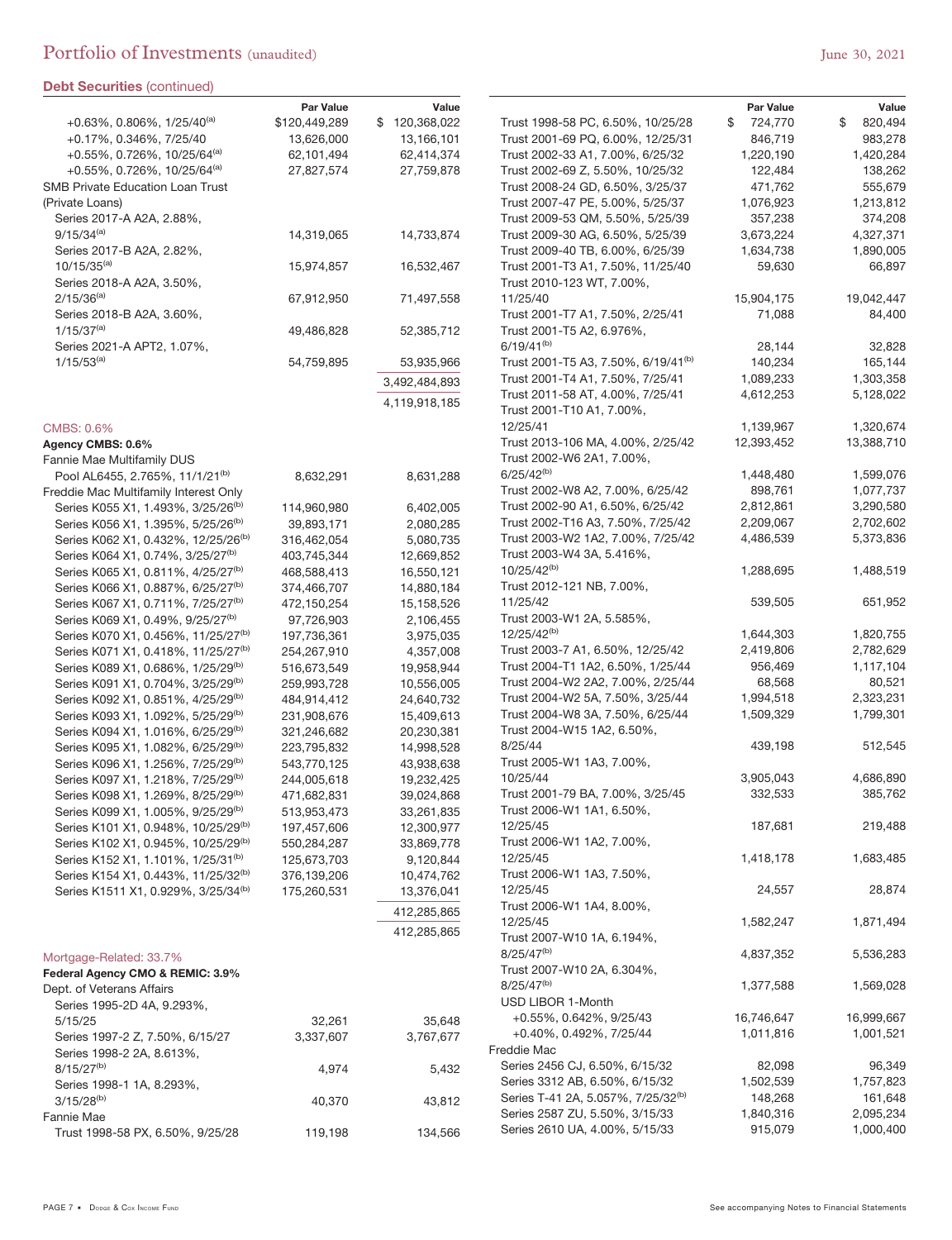| <b>Debt Securities</b> (continued)                                |                          |                           |                                                                    |                         |                         |
|-------------------------------------------------------------------|--------------------------|---------------------------|--------------------------------------------------------------------|-------------------------|-------------------------|
|                                                                   | <b>Par Value</b>         | Value                     |                                                                    | <b>Par Value</b>        | Value                   |
| Series T-48 1A, 4.698%, 7/25/33 <sup>(b)</sup>                    | 1,772,176<br>\$          | \$1,957,737               | +0.04%, 0.351%, 2/20/68                                            | 43,660,360<br>\$        | \$<br>43,129,123        |
| Series 2708 ZD, 5.50%, 11/15/33<br>Series 3204 ZM, 5.00%, 8/15/34 | 7,236,846                | 8,238,749<br>3,885,548    | +0.07%, 0.381%, 2/20/68                                            | 38,535,332              | 38,113,921              |
| Series 3330 GZ, 5.50%, 6/15/37                                    | 3,428,689<br>395,594     | 443,551                   | +0.05%, 0.688%, 2/20/68<br>+0.05%, 0.361%, 2/20/68                 | 20,217,280<br>3,098,399 | 19,997,573<br>3,062,168 |
| Series 3427 Z, 5.00%, 3/15/38                                     | 1,546,222                | 1,756,860                 | +0.06%, 0.371%, 3/20/68                                            | 10,564,162              | 10,424,330              |
| Series T-51 1A, 6.50%, 9/25/43 <sup>(b)</sup>                     | 42,596                   | 52,507                    | +0.05%, 0.329%, 3/20/68                                            | 47,072,958              | 46,556,012              |
| Series 4283 DW, 4.50%, 12/15/43 <sup>(b)</sup>                    | 33,147,755               | 37,612,658                | +0.03%, 0.309%, 3/20/68                                            | 14,138,142              | 13,952,149              |
| Series 4283 EW, 4.50%, 12/15/43 <sup>(b)</sup>                    | 20,573,004               | 22,468,290                | +0.04%, 0.351%, 3/20/68                                            | 66,366,617              | 65,590,446              |
| Series 4281 BC, 4.50%, 12/15/43 <sup>(b)</sup>                    | 56,015,520               | 62,964,665                | +0.04%, 0.351%, 3/20/68                                            | 25,403,285              | 25,046,016              |
| Series 4319 MA, 4.50%, 3/15/44 <sup>(b)</sup>                     | 11,141,195               | 12,490,978                | +0.02%, 0.299%, 4/20/68                                            | 17,973,952              | 17,695,122              |
| Ginnie Mae                                                        |                          |                           | +0.05%, 0.329%, 4/20/68                                            | 31,381,996              | 30,946,624              |
| USD LIBOR 1-Month                                                 |                          |                           | +0.05%, 0.329%, 4/20/68                                            | 31,100,493              | 30,668,035              |
| +0.50%, 0.607%, 6/20/68                                           | 32,588,963               | 32,866,856                | +0.04%, 0.321%, 5/20/68                                            | 31,551,123              | 31,091,338              |
| +0.50%, 0.607%, 11/20/68                                          | 29,124,736               | 29,377,658                | +0.15%, 0.431%, 6/20/68                                            | 30,515,032              | 30,240,022              |
| +0.65%, 0.757%, 10/20/64                                          | 6,138,973                | 6,213,180                 | +0.25%, 0.888%, 7/20/68                                            | 30,521,384              | 30,395,041              |
| +0.63%, 0.737%, 4/20/65                                           | 9,047,919                | 9,146,313                 | +0.12%, 0.569%, 8/20/68                                            | 27,185,821              | 26,950,438              |
| +0.60%, 0.707%, 7/20/65                                           | 6,212,459                | 6,273,579                 | +0.10%, 0.533%, 10/20/68                                           | 48,799,438              | 48,286,473              |
| +0.60%, 0.707%, 8/20/65                                           | 5,978,985                | 6,038,110                 | +0.22%, 0.578%, 11/20/68                                           | 24,552,416              | 24,422,409              |
| +0.62%, 0.727%, 9/20/65                                           | 1,237,796                | 1,251,895                 | +0.30%, 0.658%, 11/20/68                                           | 28,676,542              | 28,632,555              |
| +0.75%, 0.857%, 11/20/65                                          | 24,601,437               | 24,964,554                | +0.40%, 0.711%, 2/20/69                                            | 24,541,750              | 24,600,473              |
| +0.90%, 1.007%, 3/20/66                                           | 14,393,817               | 14,681,456                | +0.40%, 0.833%, 10/20/69                                           | 15,295,323              | 15,398,033              |
| +0.90%, 1.007%, 4/20/66                                           | 17,457,904               | 17,802,623                | +0.40%, 0.758%, 10/20/69                                           | 23,236,352              | 23,393,930              |
| +0.78%, 0.887%, 9/20/66                                           | 8,871,990                | 9,010,899                 | +0.50%, 0.858%, 11/20/69                                           | 51,918,191              | 52,422,561              |
| +0.75%, 0.857%, 10/20/66                                          | 42,094,039               | 42,761,259                |                                                                    |                         | 2,776,406,251           |
| +0.80%, 0.907%, 11/20/66                                          | 18,836,871               | 19,174,392                |                                                                    |                         |                         |
| +0.81%, 0.917%, 12/20/66                                          | 11,028,182               | 11,226,984                | Federal Agency Mortgage Pass-Through: 29.8%<br>Fannie Mae, 15 Year |                         |                         |
| +0.57%, 0.677%, 9/20/67                                           | 23,767,019               | 24,029,379                | $6.00\%$ , $9/1/21 - 3/1/23$                                       |                         |                         |
| $+0.60\%$ , 0.707%, 9/20/69                                       | 32,039,613               | 32,614,202                | $5.50\%$ , $1/1/22 - 7/1/25$                                       | 867,325<br>12,795,447   | 881,392<br>13,193,770   |
| +0.60%, 0.707%, 11/20/69                                          | 26,465,345               | 26,963,499                | 5.00%, 9/1/25                                                      | 6,913,148               | 7,203,422               |
| +0.65%, 0.757%, 11/20/69                                          | 32,432,916               | 33,141,173                | 4.00%, 9/1/25 - 11/1/33                                            | 222,760,503             | 240,539,503             |
| +0.65%, 0.757%, 11/20/69                                          | 104,740,104              | 107,034,163               | $3.50\%$ , $9/1/28 - 2/1/31$                                       | 119,038,339             | 128,363,414             |
| +0.65%, 0.757%, 11/20/69                                          | 20,865,252               | 21,310,174<br>109,456,617 | 4.50%, 3/1/29                                                      | 6,243,348               | 6,589,917               |
| +0.55%, 0.643%, 3/20/70<br>USD LIBOR 12-Month                     | 107,579,590              |                           | Fannie Mae, 20 Year                                                |                         |                         |
| +0.30%, 0.749%, 9/20/66                                           | 14,473,654               | 14,450,585                | 4.50%, 3/1/29 - 1/1/34                                             | 189, 172, 254           | 205,426,239             |
| +0.28%, 0.61%, 12/20/66                                           | 27,695,054               | 27,634,272                | $4.00\%$ , $9/1/30 - 3/1/37$                                       | 888,001,452             | 963,768,242             |
| +0.30%, 0.634%, 1/20/67                                           | 76,015,438               | 75,904,516                | $3.50\%$ , $11/1/35 - 4/1/37$                                      | 135,089,597             | 143,486,885             |
| +0.31%, 0.644%, 1/20/67                                           | 29,818,903               | 29,786,994                | Fannie Mae, 30 Year                                                |                         |                         |
| +0.30%, 0.634%, 1/20/67                                           | 82,804,620               | 82,686,226                | $6.00\%$ , $11/1/28 - 2/1/39$                                      | 54,554,071              | 64,158,158              |
| +0.25%, 0.561%, 2/20/67                                           | 14,350,864               | 14,302,163                | 7.00%, 4/1/32 - 2/1/39                                             | 4,859,759               | 5,732,354               |
| $+0.20\%$ , 0.511%, 3/20/67                                       | 2,700,180                | 2,686,040                 | 6.50%, 12/1/32 - 8/1/39                                            | 22,385,150              | 26,004,422              |
| +0.30%, 0.579%, 4/20/67                                           | 19,641,109               | 19,606,095                | 5.50%, 2/1/33 - 11/1/39                                            | 80,449,511              | 92,481,926              |
| +0.20%, 0.481%, 5/20/67                                           | 35,867,369               | 35,676,411                | 4.50%, 11/1/35 - 11/1/48                                           | 963,231,636             | 1,060,422,663           |
| +0.30%, 0.581%, 5/20/67                                           | 16,052,319               | 16,024,359                | 5.00%, 7/1/37 - 3/1/49                                             | 71,004,889              | 78,330,369              |
| +0.20%, 0.481%, 6/20/67                                           | 79,665,323               | 79,218,671                | 4.00%, 10/1/40 - 2/1/47                                            | 226,645,401             | 245,903,005             |
| $+0.30\%$ , 0.581%, 6/20/67                                       | 19,077,846               | 19,038,366                | $3.50\%$ , $8/1/49 - 3/1/50$                                       | 24,889,219              | 25,742,037              |
| +0.20%, 0.739%, 8/20/67                                           | 19,265,079               | 19,159,998                | $2.50\%$ , $6/1/50 - 1/1/51$                                       | 2,740,721,607           | 2,854,606,824           |
| +0.27%, 0.719%, 9/20/67                                           | 55,199,064               | 55,045,202                | 2.00%, 6/1/50 - 2/1/51                                             | 2,879,691,791           | 2,916,024,878           |
| $+0.25\%$ , 0.699%, 9/20/67                                       | 18,782,950               | 18,720,621                | Fannie Mae, 40 Year                                                |                         |                         |
| +0.25%, 0.683%, 10/20/67                                          | 39,262,864               | 39,126,740                | 4.50%, 1/1/52 - 6/1/56                                             | 90,464,004              | 101,112,725             |
| +0.23%, 0.663%, 10/20/67                                          | 131,504,637              | 130,932,578               | Fannie Mae, Hybrid ARM                                             |                         |                         |
| +0.23%, 0.663%, 10/20/67                                          | 60,183,262               | 59,931,161                | 2.343%, 10/1/33 <sup>(b)</sup>                                     | 729,476                 | 773,833                 |
| +0.22%, 0.653%, 10/20/67                                          | 26,080,302               | 25,971,764                | 2.102%, 7/1/34 <sup>(b)</sup>                                      | 681,544                 | 705,148                 |
| +0.20%, 0.558%, 11/20/67                                          | 13,808,663               | 13,736,575                | 1.663%, 8/1/34 <sup>(b)</sup><br>$2.518\%, 8/1/34 - 9/1/44^{(b)}$  | 981,834<br>2,919,371    | 1,014,260<br>3,031,076  |
| +0.22%, 0.578%, 11/20/67                                          | 19,073,231               | 18,987,507                | 2.143%, 9/1/34 <sup>(b)</sup>                                      | 725,673                 | 772,021                 |
| +0.22%, 0.578%, 11/20/67                                          | 108,125,515              | 107,599,668               | 1.874%, 10/1/34 <sup>(b)</sup>                                     |                         |                         |
| +0.06%, 0.402%, 12/20/67                                          | 43,572,575               | 43,079,199                | $2.317\%, 1/1/35^{(b)}$                                            | 531,009<br>526,437      | 554,206<br>539,361      |
| +0.18%, 0.51%, 12/20/67                                           | 29,392,881               | 29,203,476                | 1.745%, 1/1/35 <sup>(b)</sup>                                      | 355,684                 | 358,150                 |
| +0.15%, 0.484%, 1/20/68<br>+0.08%, 0.422%, 1/20/68                | 13,747,472<br>36,971,281 | 13,640,422<br>36,628,757  | $1.728\%, 4/1/35^{(b)}$                                            | 875,438                 | 902,677                 |
| +0.06%, 0.402%, 1/20/68                                           | 80,909,287               | 80,006,380                | $2.00\%$ , 6/1/35 <sup>(b)</sup>                                   | 211,054                 | 212,841                 |
| +0.10%, 0.442%, 2/20/68                                           | 63,920,797               | 63,224,316                | 2.457%, 7/1/35 <sup>(b)</sup>                                      | 670,177                 | 707,733                 |
| +0.15%, 0.492%, 2/20/68                                           | 28,259,003               | 28,036,625                | 2.194%, 7/1/35 <sup>(b)</sup>                                      | 295,647                 | 305,527                 |
| +0.10%, 0.442%, 2/20/68                                           | 36,555,411               | 36,177,922                | 2.42%, 7/1/35 <sup>(b)</sup>                                       | 120,349                 | 121,453                 |
|                                                                   |                          |                           | $2.104\%, 7/1/35^{(b)}$                                            | 245,272                 | 248,206                 |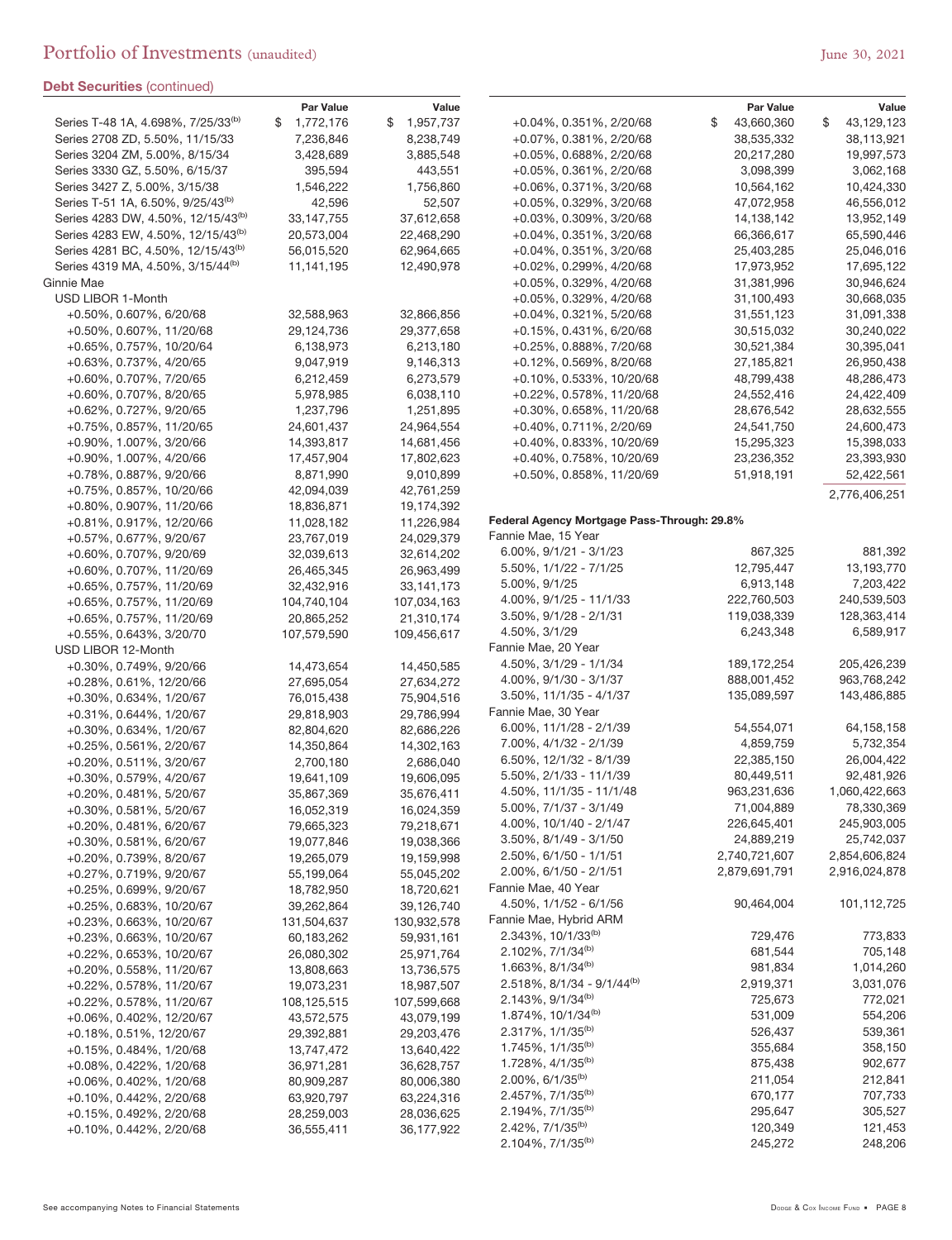|                                                                 | Par Value            | Value                |                                                                 | <b>Par Value</b>       | Value                  |
|-----------------------------------------------------------------|----------------------|----------------------|-----------------------------------------------------------------|------------------------|------------------------|
| 2.433%, 8/1/35 <sup>(b)</sup>                                   | \$<br>626,986        | \$<br>662,953        | 2.736%, 10/1/44 <sup>(b)</sup>                                  | \$2,919,456            | \$ 3,036,035           |
| 2.029%, 8/1/35 <sup>(b)</sup>                                   | 1,528,559            | 1,600,419            | $2.791\%$ , 10/1/44 <sup>(b)</sup>                              | 8,019,736              | 8,334,505              |
| 1.974%, 8/1/35 <sup>(b)</sup>                                   | 491,458              | 501,408              | 2.988%, 10/1/44 <sup>(b)</sup>                                  | 2,548,128              | 2,647,188              |
| $2.384\%, 9/1/35^{(b)}$                                         | 385,842              | 391,407              | $2.818\%, 10/1/44^{(b)}$                                        | 6,510,720              | 6,772,625              |
| 1.996%, 10/1/35 <sup>(b)</sup>                                  | 643,563              | 666,080              | $3.013\%, 10/1/44^{(b)}$                                        | 1,280,432              | 1,330,488              |
| $2.248\%$ , 10/1/35 - 12/1/36 <sup>(b)</sup>                    | 640,296              | 649,471              | $2.568\%, 10/1/44^{(b)}$                                        | 1,831,784              | 1,907,256              |
| $1.82\%, 11/1/35^{(b)}$                                         | 494,522              | 514,570              | 2.876%, 10/1/44 <sup>(b)</sup>                                  | 2,955,435              | 3,077,502              |
| 1.999%, 12/1/35 <sup>(b)</sup>                                  | 111,667              | 112,325              | 2.793%, 10/1/44 <sup>(b)</sup>                                  | 3,104,147              | 3,230,788              |
| $2.172\%, 1/1/36^{(b)}$                                         | 1,071,045            | 1,128,690            | $2.85\%$ , 10/1/44 <sup>(b)</sup>                               | 4,628,283              | 4,817,831              |
| $2.016\%, 1/1/36^{(b)}$                                         | 1,026,653            | 1,082,167            | $2.48\%, 10/1/44^{(b)}$                                         | 2,181,655              | 2,267,199              |
| $2.444\%, 1/1/36^{(b)}$                                         | 4,801,042            | 5,086,278            | 2.803%, 11/1/44 <sup>(b)</sup>                                  | 4,812,077              | 5,006,519              |
| $2.053\%, 11/1/36^{(b)}$                                        | 643,697              | 667,762              | 2.945%, 11/1/44 <sup>(b)</sup>                                  | 4,876,257              | 5,073,682              |
| 2.35%, 12/1/36 <sup>(b)</sup>                                   | 670,361              | 702,568              | $2.981\%, 11/1/44^{(b)}$                                        | 5,335,178              | 5,552,077              |
| $1.932\%, 1/1/37^{(b)}$                                         | 810,140              | 853,291              | $2.837\%$ , 11/1/44 <sup>(b)</sup>                              | 1,525,060              | 1,586,748              |
| $2.376\%, 2/1/37^{(b)}$                                         | 784,777              | 819,233              | $2.801\%$ , 11/1/44 <sup>(b)</sup>                              | 3,313,304              | 3,449,227              |
| 2.178%, 4/1/37 <sup>(b)</sup>                                   | 313,059              | 337,348              | $2.74\%$ , 12/1/44 - 2/1/45 <sup>(b)</sup>                      | 12,300,691             | 12,800,446             |
| $2.281\%, 8/1/37^{(b)}$                                         | 521,303              | 539,153              | $2.691\%, 12/1/44^{(b)}$                                        | 1,398,948              | 1,456,623              |
| 1.886%, 11/1/37 <sup>(b)</sup>                                  | 256,156              | 259,676              | 2.654%, 12/1/44 <sup>(b)</sup>                                  | 1,120,136              | 1,165,586              |
| $2.189\%, 5/1/38 - 10/1/43^{(b)}$                               | 9,615,148            | 10,106,933           | $2.70\%$ , 12/1/44 <sup>(b)</sup>                               | 3,854,451              | 4,013,559              |
| $2.259\%$ , $5/1/38 - 4/1/45$ <sup>(b)</sup>                    | 60,306,474           | 63,498,650           | 2.886%, 12/1/44 <sup>(b)</sup>                                  | 1,252,628              | 1,303,193              |
| $2.558\%$ , 9/1/38 <sup>(b)</sup>                               | 105,967              | 107,297              | $3.006\%$ , $1/1/45^{(b)}$                                      | 2,400,812              | 2,503,540              |
| 2.296%, 10/1/38(b)                                              | 237,505              | 239,520              | $3.018\%, 3/1/45^{(b)}$                                         | 43,452,455             | 45,248,200             |
| 2.193%, 10/1/38 <sup>(b)</sup>                                  | 245,214              | 254,501              | $3.154\%, 3/1/45^{(b)}$                                         | 1,745,207              | 1,824,189              |
| $2.22\%$ , 6/1/39 <sup>(b)</sup>                                | 188,987              | 199,595              | $2.645\%, 4/1/45^{(b)}$                                         | 1,521,502              | 1,588,118              |
| 2.26%, 12/1/39 <sup>(b)</sup>                                   | 436,974              | 441,535              | $2.61\%, 8/1/45^{(b)}$                                          | 4,311,578              | 4,503,219              |
| 1.972%, 4/1/42 <sup>(b)</sup>                                   | 1,934,404            | 2,035,163            | 2.535%, 8/1/45 <sup>(b)</sup>                                   | 2,808,501              | 2,927,615              |
| $2.295\%, 9/1/42^{(b)}$                                         | 1,218,008            | 1,280,021            | 2.815%, 10/1/45 <sup>(b)</sup>                                  | 9,125,812              | 9,558,976              |
| 2.146%, 11/1/42 <sup>(b)</sup>                                  | 1,550,483            | 1,629,389            | 2.537%, 11/1/45 <sup>(b)</sup>                                  | 6,638,493              | 6,933,715              |
| 2.253%, 12/1/42 <sup>(b)</sup>                                  | 6,813,700            | 7,169,337            | $2.563\%, 3/1/46^{(b)}$                                         | 618,712                | 640,708                |
| $2.169\%, 2/1/43^{(b)}$                                         | 4,015,599            | 4,208,211            | $2.03\%, 4/1/46^{(b)}$                                          | 10,906,122             | 11,329,390             |
| 2.41%, 2/1/43 <sup>(b)</sup>                                    | 938,171              | 990,570              | 2.796%, 4/1/46 <sup>(b)</sup>                                   | 6,554,003              | 6,888,949              |
| $2.335\%, 5/1/43^{(b)}$                                         | 1,524,058            | 1,579,522            | $2.839\%, 4/1/46^{(b)}$                                         | 2,606,149              | 2,739,331              |
| 1.837%, 6/1/43 <sup>(b)</sup>                                   | 191,955              | 193,167              | $2.88\%, \frac{4}{1}/46^{(b)}$                                  | 2,046,005              | 2,153,713              |
| $2.171\%, 9/1/43^{(b)}$                                         | 355,232              | 363,149              | 2.747%, 4/1/46 <sup>(b)</sup>                                   | 2,541,399              | 2,671,926              |
| $2.126\%, 9/1/43^{(b)}$                                         | 1,766,768            | 1,843,966            | $1.937\%, 5/1/46^{(b)}$                                         | 3,055,063              | 3,174,180              |
| $3.265\%, 9/1/43^{(b)}$                                         | 983,615              | 1,030,538            | $2.713\%, 6/1/46^{(b)}$                                         | 1,227,689              | 1,288,654              |
| 2.078%, 11/1/43 <sup>(b)</sup>                                  | 4,924,374            | 5,130,802            | 2.681%, 6/1/46 <sup>(b)</sup>                                   | 2,065,202              | 2,148,566              |
| $2.81\%, 11/1/43^{(b)}$                                         | 6,422,194            | 6,709,101            | 2.656%, 7/1/46 <sup>(b)</sup>                                   | 1,015,255              | 1,065,288              |
| 1.948%, 12/1/43 <sup>(b)</sup><br>1.925%, 2/1/44 <sup>(b)</sup> | 2,062,409<br>468,241 | 2,149,103<br>470,827 | 2.252%, 12/1/46 <sup>(b)</sup><br>2.998%, 6/1/47 <sup>(b)</sup> | 3,415,531<br>5,665,489 | 3,535,466<br>5,896,726 |
| $1.965\%$ , $2/1/44 - 4/1/44^{(b)}$                             | 5,331,813            | 5,549,474            | 3.142%, 6/1/47 <sup>(b)</sup>                                   | 7,286,664              | 7,602,433              |
| 1.922%, 4/1/44 <sup>(b)</sup>                                   | 2,444,691            | 2,543,780            | 3.143%, 7/1/47 <sup>(b)</sup>                                   | 8,430,703              | 8,801,757              |
| 1.892%, 4/1/44 <sup>(b)</sup>                                   | 1,975,651            | 2,056,516            | $3.124\%, 7/1/47^{(b)}$                                         | 3,314,665              | 3,457,793              |
| $3.156\%, 4/1/44^{(b)}$                                         | 6,964,256            | 7,281,307            | $2.841\%$ , $8/1/47^{(b)}$                                      | 1,144,985              | 1,199,595              |
| $2.202\%$ , $4/1/44^{(b)}$                                      | 7,215,994            | 7,591,789            | $3.005\%$ , $8/1/47^{(b)}$                                      | 2,041,096              | 2,126,029              |
| 1.877%, 5/1/44 <sup>(b)</sup>                                   | 2,303,143            | 2,396,255            | $3.286\%$ , $8/1/47^{(b)}$                                      | 2,663,064              | 2,788,549              |
| $1.92\%, 5/1/44^{(b)}$                                          | 7,718,743            | 8,029,137            | $2.671\%, 8/1/47^{(b)}$                                         | 9,069,650              | 9,476,832              |
| 2.881%, 7/1/44 <sup>(b)</sup>                                   | 1,115,004            | 1,156,207            | 2.936%, 10/1/47 <sup>(b)</sup>                                  | 2,223,233              | 2,317,841              |
| 2.348%, 7/1/44 <sup>(b)</sup>                                   | 3,401,793            | 3,535,763            | 2.885%, 10/1/47 <sup>(b)</sup>                                  | 2,087,503              | 2,179,307              |
| 2.246%, 7/1/44 <sup>(b)</sup>                                   | 4,848,391            | 5,033,025            | $2.827\%$ , 11/1/47 <sup>(b)</sup>                              | 1,670,096              | 1,743,326              |
| 2.852%, 7/1/44 <sup>(b)</sup>                                   | 4,605,475            | 4,787,883            | $3.089\%, 11/1/47^{(b)}$                                        | 5,362,278              | 5,601,554              |
| $3.324\%$ , $7/1/44 - 10/1/48^{(b)}$                            | 8,035,264            | 8,377,900            | $3.205\%$ , $1/1/48^{(b)}$                                      | 2,407,473              | 2,517,973              |
| 3.072%, 7/1/44 <sup>(b)</sup>                                   | 1,696,672            | 1,765,959            | $3.119\%, 1/1/48^{(b)}$                                         | 1,815,599              | 1,900,922              |
| 2.784%, 8/1/44 <sup>(b)</sup>                                   | 3,005,802            | 3,123,695            | $3.059\%, 3/1/48^{(b)}$                                         | 4,414,168              | 4,616,667              |
| $2.744\%, 8/1/44^{(b)}$                                         | 6,913,200            | 7,187,981            | $3.157\%$ , $4/1/48^{(b)}$                                      | 2,478,176              | 2,590,545              |
| 2.872%, 8/1/44 - 12/1/44 <sup>(b)</sup>                         | 4,143,238            | 4,310,857            | $3.129\%, 5/1/48^{(b)}$                                         | 28,661,386             | 29,950,410             |
| $2.768\%$ , $8/1/44 - 11/1/44^{(b)}$                            | 4,024,211            | 4,183,170            | $3.47\%$ , $8/1/48^{(b)}$                                       | 2,085,949              | 2,176,099              |
| 2.929%, 9/1/44 <sup>(b)</sup>                                   | 4,271,629            | 4,448,178            | $3.638\%, 11/1/48^{(b)}$                                        | 2,699,518              | 2,821,052              |
| $2.581\%, 9/1/44^{(b)}$                                         | 9,227,156            | 9,628,365            | $3.38\%, 4/1/49^{(b)}$                                          | 3,971,271              | 4,153,854              |
| $2.877\%$ , 9/1/44 <sup>(b)</sup>                               | 1,434,362            | 1,492,413            | 3.736%, 8/1/49 <sup>(b)</sup>                                   | 16,254,170             | 17,010,338             |
| 2.781%, 9/1/44 <sup>(b)</sup>                                   | 2,555,881            | 2,653,218            | 3.703%, 8/1/49 <sup>(b)</sup>                                   | 26,286,234             | 27,383,273             |
| $3.10\%$ , $9/1/44^{(b)}$                                       | 1,123,224            | 1,167,443            | $3.586\%$ , $8/1/49^{(b)}$                                      | 8,868,639              | 9,257,796              |
| 2.635%, 10/1/44 <sup>(b)</sup>                                  | 4,796,164            | 4,985,480            | 3.376%, 9/1/49 <sup>(b)</sup>                                   | 23,951,855             | 25,010,741             |
| $2.86\%, 10/1/44^{(b)}$                                         | 1,821,620            | 1,891,884            | $3.413\%, 9/1/49^{(b)}$                                         | 34,437,381             | 35,956,893             |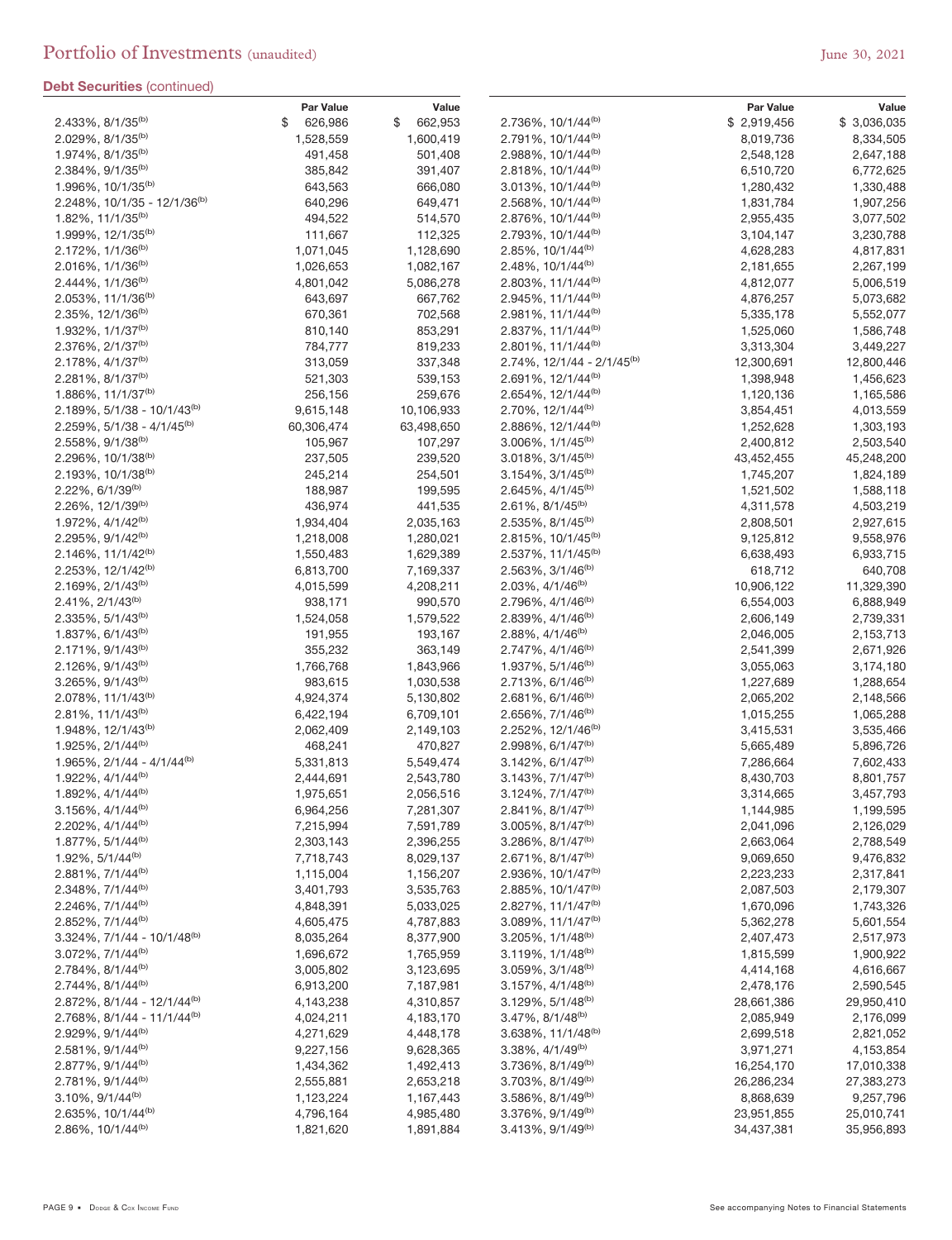| <b>Debt Securities</b> (continued)                              |                          |                          |                                                                  |                              |                              |
|-----------------------------------------------------------------|--------------------------|--------------------------|------------------------------------------------------------------|------------------------------|------------------------------|
|                                                                 | Par Value                | Value                    |                                                                  | Par Value                    | Value                        |
| 3.326%, 10/1/49 <sup>(b)</sup><br>2.829%, 1/1/50 <sup>(b)</sup> | \$3,877,069<br>5,713,659 | \$4,053,412<br>5,990,979 | 2.923%, 11/1/44 <sup>(b)</sup><br>2.826%, 11/1/44 <sup>(b)</sup> | \$<br>7,369,282<br>3,270,136 | \$<br>7,666,228<br>3,405,163 |
| Freddie Mac, Hybrid ARM                                         |                          |                          | $2.772\%$ , 12/1/44 - 5/1/46 <sup>(b)</sup>                      | 14,624,036                   | 15,237,682                   |
| 2.418%, 9/1/33(b)                                               | 2,316,397                | 2,441,920                | 2.87%, 12/1/44 <sup>(b)</sup>                                    | 4,950,120                    | 5,156,224                    |
| $2.375\%$ , $2/1/34 - 2/1/35^{(b)}$                             | 2,560,202                | 2,723,400                | 2.506%, 12/1/44 <sup>(b)</sup>                                   | 389,072                      | 399,741                      |
| 2.444%, 8/1/34 <sup>(b)</sup>                                   | 357,034                  | 377,408                  | 2.944%, 12/1/44 <sup>(b)</sup>                                   | 5,593,585                    | 5,830,026                    |
| 2.00%, 1/1/35 <sup>(b)</sup>                                    | 208,986                  | 211,203                  | 2.871%, 12/1/44 <sup>(b)</sup>                                   | 1,869,859                    | 1,944,085                    |
| $2.153\%, 3/1/35^{(b)}$                                         | 471,879                  | 498,585                  | $2.913\%, 1/1/45^{(b)}$                                          | 5,686,403                    | 5,929,981                    |
| 2.25%, 4/1/35 - 12/1/36(b)                                      | 950,720                  | 990,436                  | 2.873%, 1/1/45 <sup>(b)</sup>                                    | 2,300,203                    | 2,393,949                    |
| 2.187%, 8/1/35 <sup>(b)</sup>                                   | 510,758                  | 539,087                  | 2.639%, 1/1/45 <sup>(b)</sup>                                    | 3,061,398                    | 3,182,216                    |
| 2.517%, 8/1/35 <sup>(b)</sup>                                   | 935,786                  | 983,967                  | $2.642\%$ , $1/1/45^{(b)}$                                       | 2,010,762                    | 2,090,628                    |
| $2.406\%$ , $9/1/35 - 1/1/38^{(b)}$                             | 865,973                  | 876,970                  | $2.791\%, 1/1/45^{(b)}$                                          | 5,620,643                    | 5,857,162                    |
| 2.296%, 10/1/35 <sup>(b)</sup>                                  | 910,302                  | 959,713                  | 2.754%, 2/1/45 <sup>(b)</sup>                                    | 4,216,194                    | 4,391,867                    |
| $2.37\%$ , 1/1/36 <sup>(b)</sup>                                | 1,372,478                | 1,466,018                | $2.588\%, 4/1/45^{(b)}$                                          | 2,383,709                    | 2,481,625                    |
| 1.79%, 1/1/36 <sup>(b)</sup>                                    | 1,196,150                | 1,260,942                | $2.645\%, 5/1/45^{(b)}$                                          | 12,293,154                   | 12,818,087                   |
| 1.96%, 1/1/36 <sup>(b)</sup>                                    | 447,272                  | 470,863                  | 2.781%, 6/1/45 <sup>(b)</sup>                                    | 1,384,398                    | 1,447,759                    |
| $2.185\%, \frac{4}{1/36}$ <sup>(b)</sup>                        | 1,251,382                | 1,327,033                | $2.75\%$ , 8/1/45 <sup>(b)</sup>                                 | 12,715,888                   | 13,283,822                   |
| 1.863%, 8/1/36 <sup>(b)</sup>                                   | 1,043,691                | 1,087,632                | $3.008\%$ , $8/1/45^{(b)}$                                       | 2,003,103                    | 2,097,765                    |
| $2.148\%, 1/1/37^{(b)}$                                         | 729,373                  | 742,101                  | 2.631%, 8/1/45 <sup>(b)</sup>                                    | 3,031,153                    | 3,165,698                    |
| $1.945\%, \frac{3}{1/37}$ <sup>(b)</sup>                        | 907,604                  | 920,624                  | 2.728%, 5/1/46 <sup>(b)</sup>                                    | 65,610,175                   | 68,630,354                   |
| 1.928%, 4/1/37 <sup>(b)</sup>                                   | 513,927                  | 515,486                  | 2.633%, 7/1/46 <sup>(b)</sup>                                    | 8,135,246                    | 8,452,007                    |
| 1.766%, 4/1/37 <sup>(b)</sup>                                   | 523,909                  | 549,923                  | $2.52\%$ , 9/1/46 <sup>(b)</sup>                                 | 15,198,249                   | 15,777,190                   |
| 1.875%, 5/1/37 <sup>(b)</sup>                                   | 146,693                  | 147,511                  | $3.124\%, 6/1/47^{(b)}$                                          | 2,811,431                    | 2,929,147                    |
| 2.499%, 7/1/37 <sup>(b)</sup>                                   | 2,369,884                | 2,501,446                | $3.073\%$ , $8/1/47^{(b)}$                                       | 2,479,129                    | 2,585,333                    |
| 2.585%, 10/1/37(b)                                              | 100,168                  | 106,895                  | 3.168%, 10/1/47 <sup>(b)</sup>                                   | 2,409,107                    | 2,512,961                    |
| $1.962\%, 2/1/38^{(b)}$                                         | 740,277                  | 765,881                  | $3.241\%$ , 11/1/47 <sup>(b)</sup>                               | 1,040,202                    | 1,084,888                    |
| $2.001\%$ , 4/1/38 <sup>(b)</sup>                               | 1,002,531                | 1,056,339                | 3.637%, 2/1/49 <sup>(b)</sup>                                    | 7,618,015                    | 7,950,531                    |
| 2.179%, 4/1/38(b)                                               | 1,439,543                | 1,523,248                | Freddie Mac Gold, 15 Year                                        |                              |                              |
| $2.184\%, 5/1/38^{(b)}$                                         | 134,607                  | 140,603                  | $6.00\%$ , $8/1/21 - 11/1/23$                                    | 734,874                      | 756,656                      |
| $2.038\%$ , 6/1/38 - 4/1/44 <sup>(b)</sup>                      | 2,027,733                | 2,116,097                | 5.50%, 12/1/24                                                   | 59,702                       | 60,836                       |
| $2.169\%, 10/1/38^{(b)}$                                        | 155,240                  | 156,415                  | 4.50%, 3/1/25 - 6/1/26                                           | 3,122,902                    | 3,279,687                    |
| 2.217%, 10/1/38(b)                                              | 1,056,678                | 1,118,710                | Freddie Mac Gold, 20 Year                                        |                              |                              |
| 2.146%, 11/1/39 <sup>(b)</sup>                                  | 757,542                  | 801,155                  | 6.50%, 10/1/26                                                   | 982,028                      | 1,099,846                    |
| $2.42\%, 7/1/43^{(b)}$                                          | 549,129                  | 580,665                  | 4.50%, 5/1/30 - 1/1/34                                           | 48,634,270                   | 52,985,781                   |
| $2.163\%, 8/1/43^{(b)}$                                         | 8,037,760                | 8,453,111                | 4.00%, 9/1/31 - 10/1/35                                          | 230,001,368                  | 250,213,784                  |
| $2.219\%, 10/1/43^{(b)}$                                        | 689,058                  | 720,334                  | $3.50\%$ , $7/1/35 - 1/1/36$                                     | 84,389,318                   | 90,571,930                   |
| 2.067%, 1/1/44 <sup>(b)</sup>                                   | 1,363,062                | 1,421,921                | Freddie Mac Gold, 30 Year                                        |                              |                              |
| 1.985%, 1/1/44 <sup>(b)</sup>                                   | 1,306,514                | 1,360,499                | 7.00%, 4/1/31 - 11/1/38                                          | 1,677,789                    | 1,900,205                    |
| 1.995%, 2/1/44 <sup>(b)</sup>                                   | 3,606,749                | 3,758,984                | 6.50%, 12/1/32 - 10/1/38                                         | 5,179,634                    | 6,036,167                    |
| 1.956%, 4/1/44 <sup>(b)</sup>                                   | 2,243,843                | 2,336,913                | $6.00\%$ , $12/1/33 - 2/1/39$                                    | 9,179,066                    | 10,682,155                   |
| 1.994%, 5/1/44 <sup>(b)</sup>                                   | 33,325,730               | 34,738,349               | 5.50%, 3/1/34 - 12/1/38                                          | 27,125,505                   | 31,349,643                   |
| $2.205\%, 6/1/44^{(b)}$<br>$2.27\%$ , 6/1/44 <sup>(b)</sup>     | 4,560,019                | 4,753,375                | 4.50%, 3/1/39 - 10/1/47                                          | 655,160,506                  | 720,822,830<br>163,289,954   |
|                                                                 | 1,651,313<br>1,887,075   | 1,720,434                | 4.00%, 11/1/45 - 11/1/47                                         | 150,791,373                  |                              |
| $2.625\%, 7/1/44^{(b)}$<br>2.71%, 7/1/44 <sup>(b)</sup>         | 1,151,177                | 1,966,822<br>1,199,755   | Freddie Mac Pool, 15 Year<br>6.00%, 10/1/21                      | 48                           | 48                           |
| 2.673%, 8/1/44 - 9/1/44 <sup>(b)</sup>                          | 5,739,621                | 5,971,476                | Freddie Mac Pool, 30 Year                                        |                              |                              |
| 2.441%, 8/1/44 <sup>(b)</sup>                                   | 2,662,108                | 2,776,920                | 7.00%, 11/1/37                                                   | 6,456                        | 7,802                        |
| 2.838%, 8/1/44 <sup>(b)</sup>                                   | 2,498,845                | 2,598,997                | 4.50%, 7/1/42                                                    | 5,713,186                    | 6,364,729                    |
| 2.778%, 9/1/44 <sup>(b)</sup>                                   | 2,892,305                | 3,008,432                | $2.50\%$ , $5/1/50 - 2/1/51$                                     | 2,140,054,399                | 2,229,726,932                |
| 2.705%, 9/1/44 <sup>(b)</sup>                                   | 3,067,059                | 3,189,202                | 2.00%, 6/1/50 - 12/1/50                                          | 3,966,813,793                | 4,020,322,089                |
| 2.973%, 10/1/44 <sup>(b)</sup>                                  | 4,911,091                | 5,111,342                | Ginnie Mae, 20 Year                                              |                              |                              |
| 2.885%, 10/1/44 <sup>(b)</sup>                                  | 1,666,300                | 1,734,434                | 4.00%, 1/20/35                                                   | 3,951,899                    | 4,202,452                    |
| $3.07\%$ , $10/1/44^{(b)}$                                      | 4,804,967                | 4,998,905                | Ginnie Mae, 30 Year                                              |                              |                              |
| 2.914%, 10/1/44 <sup>(b)</sup>                                  | 6,190,171                | 6,441,633                | 7.50%, 12/15/23 - 5/15/25                                        | 222,215                      | 235,157                      |
| 2.955%, 10/1/44 <sup>(b)</sup>                                  | 5,931,289                | 6,175,905                | 7.00%, 5/15/28                                                   | 96,388                       | 104,759                      |
| 2.756%, 11/1/44 <sup>(b)</sup>                                  | 1,958,237                | 2,037,476                | UMBS TBA, 30 Year                                                |                              |                              |
| $3.074\%$ , 11/1/44 <sup>(b)</sup>                              | 3,039,971                | 3,166,776                | $2.50\%$ , $7/1/50 - 9/1/50$ <sup>(c)</sup>                      | 3,052,565,000                | 3,157,061,878                |
| 2.912%, 11/1/44 <sup>(b)</sup>                                  | 4,571,442                | 4,763,761                |                                                                  |                              | 20,975,679,613               |
| 2.962%, 11/1/44 <sup>(b)</sup>                                  | 5,724,019                | 5,960,576                |                                                                  |                              |                              |
| 2.799%, 11/1/44 <sup>(b)</sup>                                  | 4,686,788                | 4,876,444                | Private Label CMO & REMIC: 0.0%                                  |                              |                              |
| 2.988%, 11/1/44(b)                                              | 3,478,401                | 3,625,707                | GSMPS Mortgage Loan Trust                                        |                              |                              |
| 2.699%, 11/1/44 <sup>(b)</sup>                                  | 6,954,234                | 7,230,600                | Series 2004-4 1A4, 8.50%,                                        |                              |                              |
| 2.792%, 11/1/44 <sup>(b)</sup>                                  | 2,987,811                | 3,108,025                | $6/25/34^{(a)}$                                                  | 2,392,219                    | 2,596,518                    |
| $3.13\%, 11/1/44^{(b)}$                                         | 2,876,877                | 2,999,262                |                                                                  |                              |                              |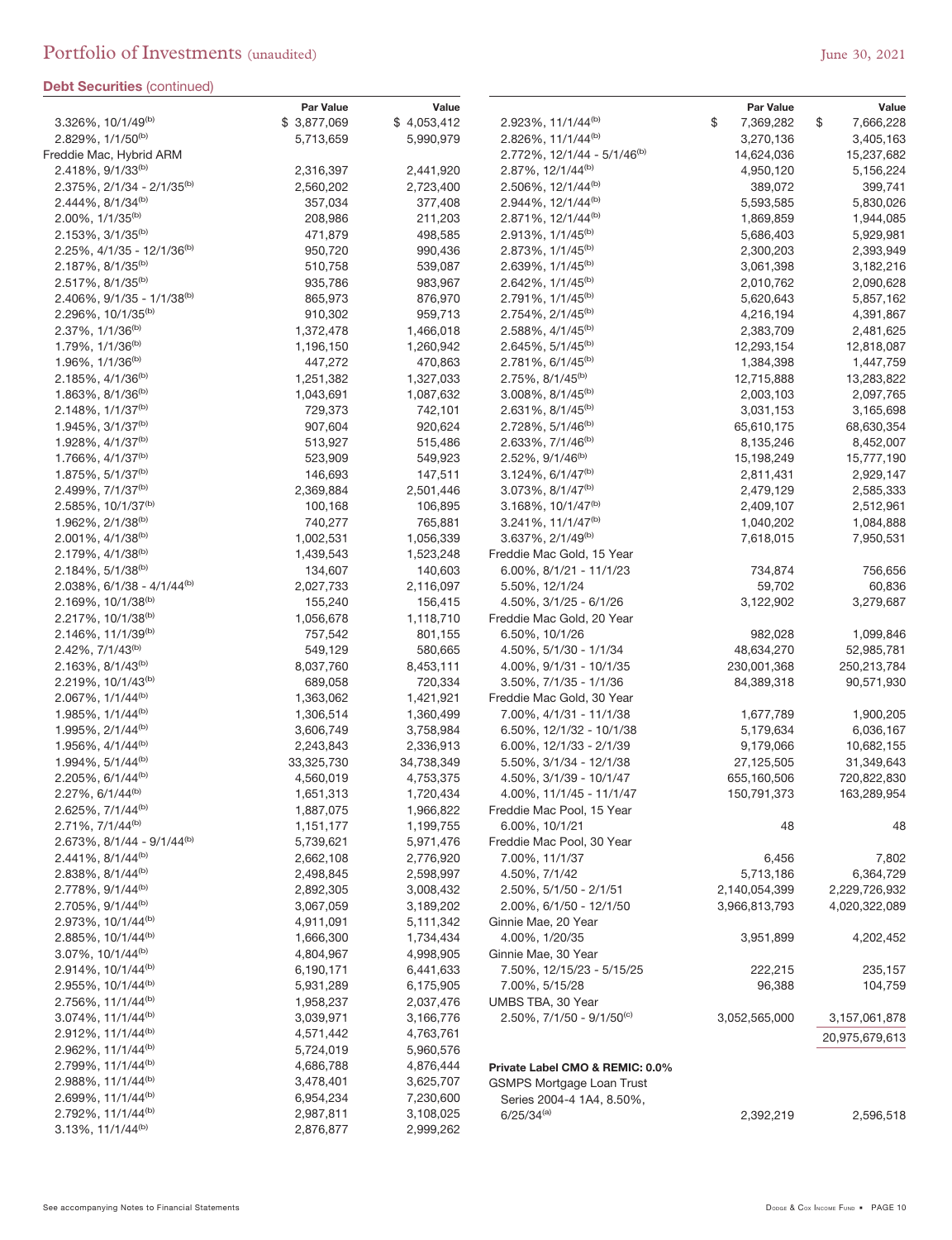| Seasoned Credit Risk Transfer Trust                                 | <b>Par Value</b>          | Value                     |
|---------------------------------------------------------------------|---------------------------|---------------------------|
| Series 2017-4 M45T, 4.50%,                                          |                           |                           |
| 6/25/57                                                             | \$15,498,808              | \$<br>17,223,556          |
|                                                                     |                           | 19,820,074                |
|                                                                     |                           | 23,771,905,938            |
|                                                                     |                           | 28,304,109,988            |
| Corporate: 34.1%                                                    |                           |                           |
| Financials: 11.6%                                                   |                           |                           |
| Bank of America Corp.                                               |                           |                           |
| 3.004%, 12/20/23 <sup>(d)</sup>                                     | 230,556,000               | 238,936,277               |
| 4.20%, 8/26/24                                                      | 161,580,000               | 177,129,676               |
| 4.25%, 10/22/26<br>2.496%, 2/13/31 <sup>(d)</sup>                   | 183,292,000<br>74,640,000 | 206,966,631<br>76,206,972 |
| Barclays PLC (United Kingdom)                                       |                           |                           |
| 4.375%, 9/11/24                                                     | 236,829,000               | 258,471,599               |
| 4.836%, 5/9/28                                                      | 49,425,000                | 55,562,818                |
| <b>BNP Paribas SA (France)</b>                                      |                           |                           |
| 4.25%, 10/15/24                                                     | 377,926,000               | 418,416,020               |
| 4.375%, 9/28/25 <sup>(a)</sup>                                      | 71,416,000                | 79,024,016                |
| 4.375%, 5/12/26 <sup>(a)</sup>                                      | 114,734,000               | 127,677,599               |
| 4.625%, 3/13/27 <sup>(a)</sup>                                      | 230,095,000               | 259,654,630               |
| Boston Properties, Inc.                                             |                           |                           |
| 3.85%, 2/1/23                                                       | 75,326,000                | 78,655,650                |
| 3.80%, 2/1/24                                                       | 63,389,000                | 67,836,905                |
| 3.20%, 1/15/25                                                      | 46,635,000                | 49,960,584                |
| 3.65%, 2/1/26                                                       | 28,645,000                | 31,563,542                |
| 4.50%, 12/1/28                                                      | 59,475,000                | 69,318,087                |
| 2.90%, 3/15/30                                                      | 16,188,000                | 16,809,297                |
| 3.25%, 1/30/31                                                      | 108,540,000               | 116,229,343               |
| Capital One Financial Corp.                                         |                           |                           |
| 3.50%, 6/15/23<br>3.75%, 4/24/24                                    | 101,627,000<br>14,520,000 | 107,453,039<br>15,686,556 |
| 3.20%, 2/5/25                                                       | 45,441,000                | 48,838,867                |
| 4.20%, 10/29/25                                                     | 125,944,000               | 140,639,619               |
| Citigroup, Inc.                                                     |                           |                           |
| 3.50%, 5/15/23                                                      | 72,075,000                | 75,984,893                |
| 4.00%, 8/5/24                                                       | 30,990,000                | 33,753,876                |
| 4.412%, 3/31/31 <sup>(d)</sup>                                      | 88,860,000                | 103,758,924               |
| USD LIBOR 3-Month                                                   |                           |                           |
| $+6.37\%$ , 6.556%, 10/30/40 <sup>(e)</sup>                         | 423,267,200               | 472,874,116               |
| <b>Equity Residential</b>                                           |                           |                           |
| 4.625%, 12/15/21                                                    | 107,657,000               | 108,614,118               |
| HSBC Holdings PLC (United Kingdom)                                  |                           |                           |
| 3.95%, 5/18/24(d)                                                   | 132,355,000               | 140,598,517               |
| .976%, 5/24/25(d)                                                   | 155,274,000               | 155,143,587               |
| 4.30%, 3/8/26                                                       | 114,950,000               | 129,656,340               |
| 4.95%, 3/31/30                                                      | 65,743,000                | 79,339,393                |
| $2.848\%$ , 6/4/31 <sup>(d)</sup><br>2.357%, 8/18/31 <sup>(d)</sup> | 105,275,000               | 109,293,186               |
| 6.50%, 5/2/36                                                       | 32,125,000<br>223,527,000 | 32,146,915<br>308,403,872 |
| 6.50%, 9/15/37                                                      | 189,027,000               | 262,941,733               |
| 6.80%, 6/1/38                                                       | 2,823,000                 | 4,050,172                 |
| JPMorgan Chase & Co.                                                |                           |                           |
| 4.125%, 12/15/26                                                    | 118,674,000               | 134,234,050               |
| 4.25%, 10/1/27                                                      | 130,835,000               | 149,082,255               |
| $8.75\%$ , $9/1/30^{(e)}$                                           | 80,637,000                | 121,114,775               |
| $2.739\%$ , 10/15/30 <sup>(d)</sup>                                 | 9,930,000                 | 10,392,799                |
| 4.493%, 3/24/31 <sup>(d)</sup>                                      | 364,895,000               | 432,136,595               |
| 2.522%, 4/22/31 <sup>(d)</sup>                                      | 67,355,000                | 69,307,824                |
| 2.956%, 5/13/31 <sup>(d)</sup>                                      | 101,265,000               | 106,379,555               |
| Lloyds Banking Group PLC (United                                    |                           |                           |
| Kingdom)                                                            |                           |                           |
| 4.50%, 11/4/24                                                      | 216,152,000               | 239,113,070               |
| 4.582%, 12/10/25                                                    | 29,643,000                | 33,307,944                |

|                                                       | Par Value                 | Value                     |
|-------------------------------------------------------|---------------------------|---------------------------|
| 4.65%, 3/24/26                                        | \$51,802,000              | \$<br>58,643,189          |
| NatWest Group PLC (United Kingdom)                    |                           |                           |
| 6.125%, 12/15/22                                      | 345,692,000               | 371,936,532               |
| 6.10%, 6/10/23                                        | 19,542,000                | 21,413,499                |
| 6.00%, 12/19/23                                       | 235,736,000               | 264,410,182               |
| 1.642%, 6/14/27 <sup>(d)</sup>                        | 113,440,000               | 113,425,804               |
| UniCredit SPA (Italy)                                 |                           |                           |
| 7.296%, 4/2/34 <sup>(a)(d)</sup>                      | 291,351,000               | 350,297,134               |
| 5.459%, 6/30/35 <sup>(a)(d)</sup>                     | 135,975,000               | 148,259,203               |
| Unum Group                                            |                           |                           |
| 7.25%, 3/15/28                                        | 18,694,000                | 23,999,303                |
| 6.75%, 12/15/28                                       | 8,052,000                 | 10,275,477                |
| Wells Fargo & Co.                                     |                           |                           |
| 3.55%, 8/14/23                                        | 97,575,000                | 103,878,866               |
| 4.10%, 6/3/26                                         | 128,880,000               | 144,730,978               |
| 4.30%, 7/22/27                                        | 157,735,000               | 179,832,125               |
| 2.879%, 10/30/30 <sup>(d)</sup>                       | 46,670,000                | 49,422,024                |
| $2.572\%$ , $2/11/31(d)$                              | 43,705,000                | 45,228,700                |
| $5.013\%$ , 4/4/51 <sup>(d)</sup>                     | 256,377,000               | 351,195,575               |
|                                                       |                           | 8,189,614,827             |
|                                                       |                           |                           |
| Industrials: 20.7%                                    |                           |                           |
| AbbVie, Inc.                                          |                           |                           |
| 4.05%, 11/21/39                                       | 152,385,000               | 176,983,845               |
| Anheuser-Busch InBev SA/NV                            |                           |                           |
| (Belgium)                                             |                           |                           |
| 5.55%, 1/23/49                                        | 111,244,000               | 152,942,807               |
| 4.60%, 6/1/60                                         | 66,595,000                | 81,976,482                |
| AT&T, Inc.                                            |                           |                           |
| 2.75%, 6/1/31                                         | 104,270,000               | 108,387,469               |
| 8.75%, 11/15/31                                       | 100,018,000               | 151,992,753               |
| 4.50%, 3/9/48                                         | 46,095,000                | 54,362,240                |
| 3.50%, 9/15/53 <sup>(a)</sup>                         | 87,302,000                | 87,709,747                |
| $3.55\%$ , 9/15/55 <sup>(a)</sup>                     | 106,017,000               | 106,372,458               |
| $3.65\%$ , $9/15/59^{(a)}$                            | 330,341,000               | 334,998,342               |
| Bayer AG (Germany)<br>3.875%, 12/15/23 <sup>(a)</sup> |                           |                           |
| 4.25%, 12/15/25 <sup>(a)</sup>                        | 298,635,000<br>44,030,000 | 319,826,543<br>49,064,676 |
| British American Tobacco PLC (United                  |                           |                           |
| Kingdom)                                              |                           |                           |
| 2.259%, 3/25/28                                       | 51,400,000                | 51,014,431                |
| 2.726%, 3/25/31                                       | 71,660,000                | 70,748,288                |
| 3.734%, 9/25/40                                       | 22,010,000                | 21,506,240                |
| 3.984%, 9/25/50                                       | 89,773,000                | 87,433,414                |
| Burlington Northern Santa Fe LLC <sup>(f)</sup>       |                           |                           |
| 5.943%, 1/15/23                                       | 938                       | 958                       |
| 5.72%, 1/15/24                                        | 5,533,441                 | 5,888,313                 |
| 5.629%, 4/1/24                                        | 6,026,735                 | 6,410,835                 |
| 5.342%, 4/1/24                                        | 1,292,447                 | 1,369,514                 |
| 5.996%, 4/1/24                                        | 16,402,005                | 18,004,601                |
| 3.442%, 6/16/28 <sup>(a)</sup>                        | 69,626,938                | 76,464,617                |
| Cemex SAB de CV (Mexico)                              |                           |                           |
| 7.375%, 6/5/27 <sup>(a)</sup>                         | 83,669,000                | 94,445,567                |
| 5.45%, $11/19/29^{(a)}$                               | 35,985,000                | 39,565,508                |
| 5.20%, 9/17/30 <sup>(a)</sup>                         | 184,612,000               | 202,999,355               |
| 3.875%, 7/11/31 <sup>(a)</sup>                        | 123,650,000               | 125,690,225               |
| Charter Communications, Inc.                          |                           |                           |
| 4.00%, 9/1/21                                         | 40,204,000                | 40,204,000                |
| 4.908%, 7/23/25                                       | 108,025,000               | 122,382,705               |
| 4.50%, 5/1/32                                         | 7,875,000                 | 8,160,469                 |
| $4.50\%$ , 6/1/33 <sup>(a)</sup>                      | 212,250,000               | 217,186,935               |
| 6.55%, 5/1/37                                         | 45,728,000                | 62,292,085                |
| 6.75%, 6/15/39                                        | 122,432,000               | 170,439,531               |
| 6.484%, 10/23/45                                      | 453,635,000               | 624,737,798               |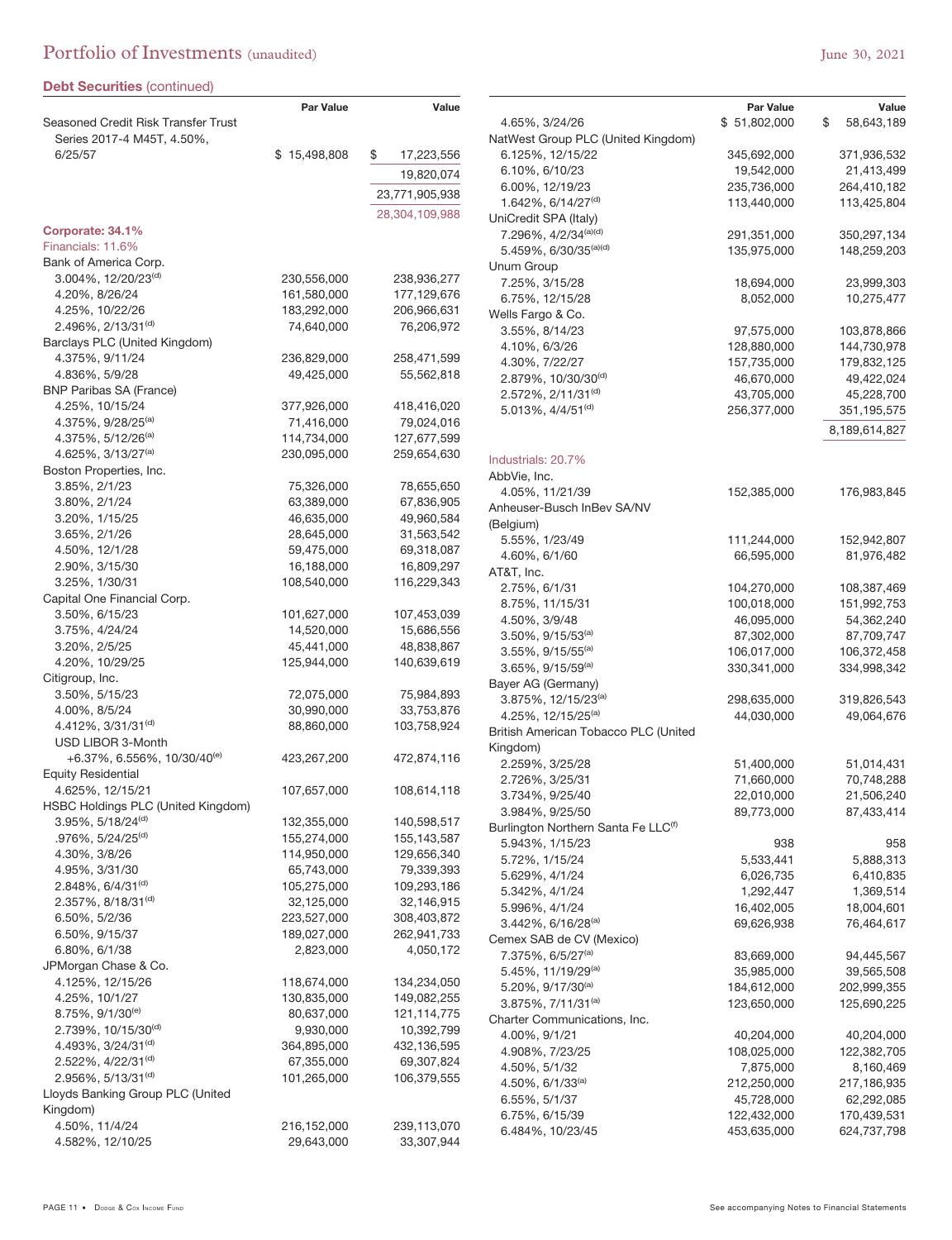|                                                       | <b>Par Value</b>         | Value                   |
|-------------------------------------------------------|--------------------------|-------------------------|
| 5.375%, 5/1/47                                        | \$56,740,000             | \$69,529,780            |
| 5.75%, 4/1/48                                         | 208,915,000              | 265,894,642             |
| 4.80%, 3/1/50                                         | 9,905,000                | 11,376,377              |
| Cigna Corp.                                           |                          |                         |
| 4.125%, 11/15/25                                      | 47,075,000               | 52,754,101              |
| 7.875%, 5/15/27                                       | 26,556,000               | 35,618,425              |
| 4.375%, 10/15/28                                      | 59,587,000               | 69,301,603              |
| Coca-Cola Co.                                         |                          |                         |
| 3.45%, 3/25/30                                        | 47,935,000               | 53,978,212              |
| 1.65%, 6/1/30                                         | 188,545,000              | 185,251,649             |
| Cox Enterprises, Inc.<br>3.85%, 2/1/25 <sup>(a)</sup> | 218,525,000              | 237,812,117             |
| 3.35%, 9/15/26 <sup>(a)</sup>                         | 138,027,000              | 149,884,473             |
| 3.50%, 8/15/27 <sup>(a)</sup>                         | 48,107,000               | 52,810,495              |
| CRH PLC (Ireland)                                     |                          |                         |
| 3.875%, 5/18/25 <sup>(a)</sup>                        | 61,144,000               | 67,007,139              |
| CSX Corp.                                             |                          |                         |
| 6.251%, 1/15/23                                       | 9,709,328                | 10,448,677              |
| CVS Health Corp.                                      |                          |                         |
| 4.30%, 3/25/28                                        | 32,995,000               | 37,908,177              |
| 3.75%, 4/1/30                                         | 82,424,000               | 92,238,233              |
| 4.78%, 3/25/38                                        | 77,610,000               | 95,479,411              |
| 4.125%, 4/1/40                                        | 57,090,000               | 66,226,589              |
| Dell Technologies, Inc.                               |                          |                         |
| 5.45%, 6/15/23                                        | 14,987,000               | 16,258,848              |
| 6.02%, 6/15/26                                        | 29,345,000               | 35,229,447              |
| 6.10%, 7/15/27                                        | 41,955,000               | 51,402,152              |
| Dillard's, Inc.                                       |                          |                         |
| 7.875%, 1/1/23                                        | 275,000                  | 302,468                 |
| 7.75%, 7/15/26                                        | 20,806,000               | 25,214,487              |
| 7.75%, 5/15/27<br>7.00%, 12/1/28                      | 12,723,000<br>27,945,000 | 15,377,949              |
| Dow, Inc.                                             |                          | 33,419,675              |
| 7.375%, 11/1/29                                       | 68,450,000               | 95,199,083              |
| 9.40%, 5/15/39                                        | 152,306,000              | 268,593,951             |
| 5.25%, 11/15/41                                       | 36,718,000               | 47,928,061              |
| Elanco Animal Health, Inc.                            |                          |                         |
| 4.912%, 8/27/21                                       | 32,550,000               | 32,676,131              |
| 5.272%, 8/28/23                                       | 32,450,000               | 34,902,896              |
| 5.90%, 8/28/28                                        | 85,917,000               | 100,546,088             |
| Exxon Mobil Corp.                                     |                          |                         |
| 2.61%, 10/15/30                                       | 102,155,000              | 107,670,434             |
| 4.227%, 3/19/40                                       | 136,850,000              | 163,398,180             |
| FedEx Corp.                                           |                          |                         |
| 5.25%, 5/15/50                                        | 132,190,000              | 179,340,102             |
| Ford Motor Credit Co. LLC <sup>(1)</sup>              |                          |                         |
| 5.875%, 8/2/21                                        | 175,825,000              | 176,721,707             |
| 3.813%, 10/12/21                                      | 192,840,000              | 194,286,300             |
| 5.596%, 1/7/22                                        | 104,875,000              | 107,027,035             |
| 3.219%, 1/9/22<br>4.25%, 9/20/22                      | 45,740,000<br>8,142,000  | 46,229,418<br>8,407,185 |
| 4.14%, 2/15/23                                        | 140,801,000              | 145,905,036             |
| 4.375%, 8/6/23                                        | 125,777,000              | 132,820,512             |
| 3.81%, 1/9/24                                         | 35,299,000               | 36,909,693              |
| 4.063%, 11/1/24                                       | 132,870,000              | 141,327,175             |
| 5.125%, 6/16/25                                       | 46,139,000               | 50,810,574              |
| 4.134%, 8/4/25                                        | 39,675,000               | 42,402,260              |
| 3.375%, 11/13/25                                      | 159,640,000              | 165,538,698             |
| HCA Healthcare, Inc.                                  |                          |                         |
| 5.25%, 6/15/26                                        | 11,007,000               | 12,741,260              |
| 4.125%, 6/15/29                                       | 57,355,000               | 64,586,103              |
| 5.125%, 6/15/39                                       | 19,235,000               | 24,026,956              |
| Imperial Brands PLC (United Kingdom)                  |                          |                         |
| 4.25%, 7/21/25 <sup>(a)</sup>                         | 574,850,000              | 633,282,215             |

|                                        | <b>Par Value</b>         | Value                     |
|----------------------------------------|--------------------------|---------------------------|
| 3.875%, 7/26/29 <sup>(a)</sup>         | \$193,980,000            | \$210,141,797             |
| Kinder Morgan, Inc.                    |                          |                           |
| 6.50%, 2/1/37                          | 50,356,000               | 69,056,379                |
| 6.95%, 1/15/38                         | 96,214,000               | 137,514,584               |
| 6.50%, 9/1/39<br>5.00%, 8/15/42        | 71,826,000               | 100,130,684<br>93,371,620 |
| 5.00%, 3/1/43                          | 77,997,000<br>73,148,000 | 88,207,209                |
| 5.50%, 3/1/44                          | 81,304,000               | 101,879,205               |
| 5.40%, 9/1/44                          | 68,607,000               | 86,139,338                |
| 5.55%, 6/1/45                          | 10,371,000               | 13,426,505                |
| 5.20%, 3/1/48                          | 20,847,000               | 26,224,247                |
| LyondellBasell Industries NV           |                          |                           |
| (Netherlands)                          |                          |                           |
| 3.375%, 5/1/30                         | 11,173,000               | 12,106,505                |
| 4.20%, 5/1/50                          | 34,310,000               | 39,477,548                |
| Macy's, Inc.                           |                          |                           |
| 6.70%, 7/15/34 <sup>(a)</sup>          | 55,965,000               | 60,442,200                |
| 4.50%, 12/15/34                        | 24,182,000               | 22,791,535                |
| 6.375%, 3/15/37                        | 19,144,000               | 19,431,160                |
| Microchip Technology, Inc.             |                          |                           |
| .983%, 9/1/24 <sup>(a)</sup>           | 22,155,000               | 22,047,586                |
| Nordstrom, Inc.                        |                          |                           |
| 6.95%, 3/15/28                         | 19,907,000               | 23,583,720                |
| Occidental Petroleum Corp.             |                          |                           |
| 2.90%, 8/15/24                         | 209,901,000              | 214,623,772               |
| 3.20%, 8/15/26                         | 61,615,000               | 62,077,113                |
| 3.50%, 8/15/29                         | 150,285,000              | 150,826,026               |
| 4.30%, 8/15/39                         | 10,695,000               | 10,213,725                |
| Oracle Corp.                           |                          |                           |
| 2.95%, 4/1/30                          | 130,470,000              | 137,439,188               |
| 3.60%, 4/1/40                          | 28,275,000               | 29,823,283                |
| Prosus NV <sup>(f)</sup> (Netherlands) |                          |                           |
| 5.50%, 7/21/25 <sup>(a)</sup>          | 362,413,000              | 413,658,198               |
| 4.85%, 7/6/27 <sup>(a)</sup>           | 195,473,000              | 222,460,002               |
| $3.68\%, 1/21/30^{(a)}$                | 180,066,000              | 192,294,093               |
| <b>RELX PLC (United Kingdom)</b>       |                          |                           |
| 4.00%, 3/18/29                         | 58,740,000               | 66,718,731                |
| TC Energy Corp. (Canada)               |                          |                           |
| 5.625%, 5/20/75 <sup>(d)(e)</sup>      | 264,214,000              | 286,011,655               |
| 5.875%, 8/15/76 <sup>(d)(e)</sup>      | 182,701,000              | 203,939,991               |
| 5.30%, 3/15/77(d)(e)                   | 285,866,000              | 303,475,346               |
| 5.50%, 9/15/79(d)(e)                   | 143,253,000              | 156,145,770               |
| Telecom Italia SPA (Italy)             |                          |                           |
| 5.303%, 5/30/24 <sup>(a)</sup>         | 300,579,000              | 329,043,831               |
| 7.20%, 7/18/36                         | 60,658,000               | 78,248,820                |
| 7.721%, 6/4/38                         | 164,712,000              | 224,546,928               |
| The Kraft Heinz Co.                    |                          |                           |
| 5.20%, 7/15/45                         | 3,983,000                | 4,944,660                 |
| 5.50%, 6/1/50<br>The Walt Disney Co.   | 39,909,000               | 51,792,015                |
| 6.65%, 11/15/37                        | 75,362,000               | 113,451,448               |
| The Williams Companies, Inc.           |                          |                           |
| 3.50%, 11/15/30                        | 123,310,000              | 134,584,892               |
| T-Mobile U.S., Inc.                    |                          |                           |
| 2.25%, 2/15/26 <sup>(a)</sup>          | 109,975,000              | 110,799,813               |
| $3.375\%$ , $4/15/29^{(a)}$            | 111,555,000              | 115,124,046               |
| 3.875%, 4/15/30                        | 166,820,000              | 186,474,732               |
| $3.50\%$ , $4/15/31^{(a)}$             | 111,490,000              | 115,341,980               |
| 4.375%, 4/15/40                        | 51,475,000               | 60,344,143                |
| 4.50%, 4/15/50                         | 30,705,000               | 36,561,460                |
| Ultrapar Participacoes SA (Brazil)     |                          |                           |
| 5.25%, 10/6/26 <sup>(a)</sup>          | 152,925,000              | 168,217,500               |
| 5.25%, 6/6/29(a)                       | 221,190,000              | 237,779,250               |
| Union Pacific Corp.                    |                          |                           |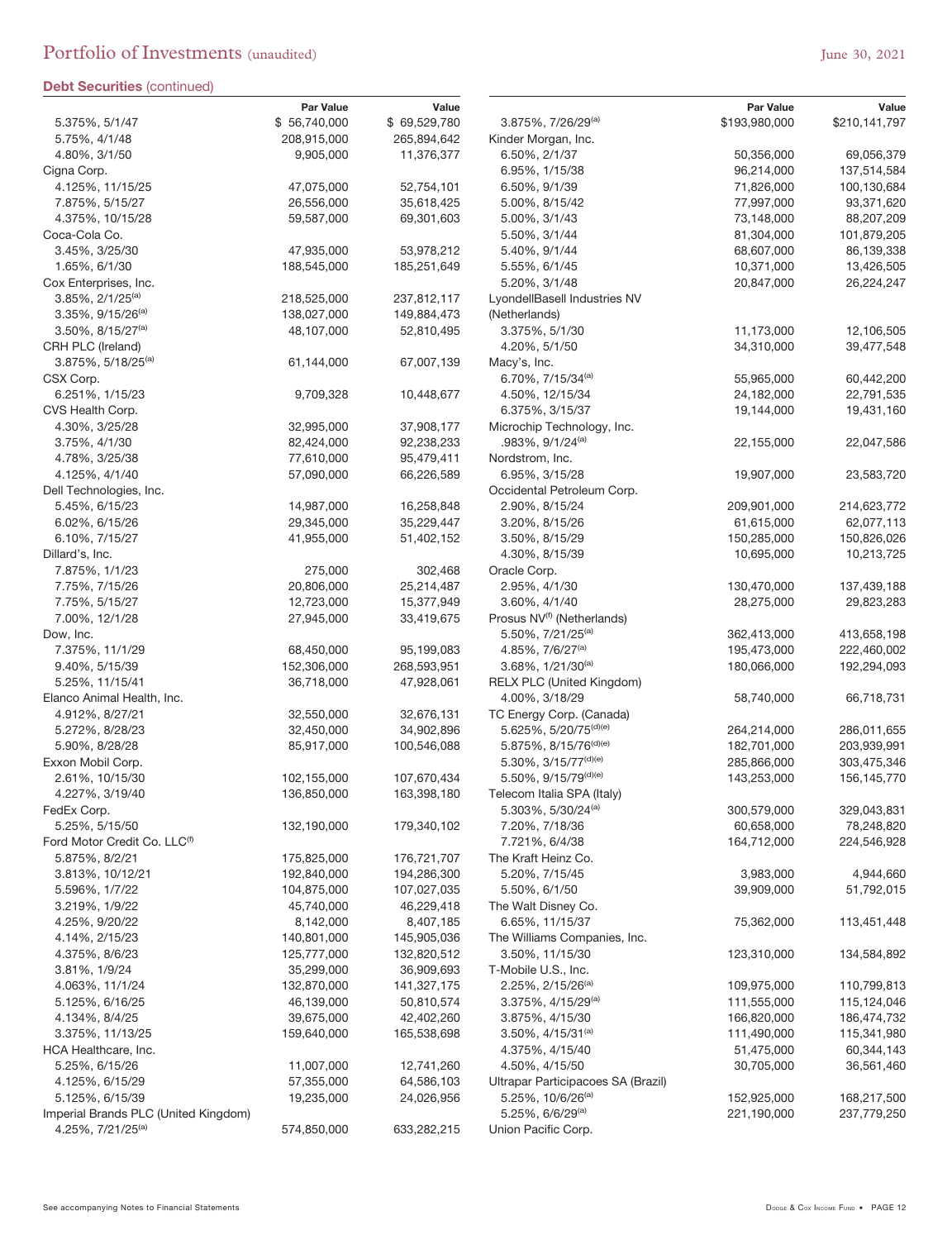# Portfolio of Investments (unaudited) and the set of the set of the set of the set of the set of the set of the set of the set of the set of the set of the set of the set of the set of the set of the set of the set of the s

### **Debt Securities** (continued)

| <b>Debt Securities (continued)</b>               |                  |                         |
|--------------------------------------------------|------------------|-------------------------|
|                                                  | <b>Par Value</b> | Value                   |
| 6.061%, 1/17/23                                  | \$<br>1,939,227  | \$<br>2,063,753         |
| 4.698%, 1/2/24                                   | 270,542          | 286,577                 |
| 5.082%, 1/2/29                                   | 2,749,514        | 3,080,658               |
| 5.866%, 7/2/30                                   | 19,373,036       | 22,565,292              |
| 6.176%, 1/2/31                                   | 18,341,382       | 22,188,321              |
| Verizon Communications, Inc.                     |                  |                         |
| 4.272%, 1/15/36                                  | 164,849,000      | 196,141,476             |
| Vodafone Group PLC (United                       |                  |                         |
| Kingdom)                                         |                  |                         |
| 7.00%, 4/4/79 <sup>(d)(e)</sup>                  | 203,250,000      | 246,284,153             |
| Xerox Holdings Corp.                             |                  |                         |
| 4.07%, 3/17/22                                   | 2,349,000        | 2,393,044               |
| Zoetis, Inc.                                     |                  |                         |
| 4.50%, 11/13/25                                  | 101,339,000      | 114,838,311             |
|                                                  |                  |                         |
|                                                  |                  | 14,568,340,748          |
|                                                  |                  |                         |
| Utilities: 1.8%                                  |                  |                         |
| Dominion Energy, Inc.                            |                  |                         |
| 1.45%, 4/15/26                                   | 30,710,000       | 30,926,748              |
| 3.375%, 4/1/30                                   | 23,545,000       | 25,638,396              |
| 5.75%, $10/1/54(d)(e)$                           | 236,386,000      | 258,112,611             |
| Enel SPA (Italy)                                 |                  |                         |
| 4.625%, 9/14/25 <sup>(a)</sup>                   | 93,338,000       | 105,858,893             |
| $6.80\%$ , 9/15/37 <sup>(a)</sup>                | 180,474,000      | 263,285,390             |
| $6.00\%$ , 10/7/39 <sup>(a)</sup>                | 161,210,000      | 225,462,212             |
| The Southern Co.                                 |                  |                         |
| 4.00%, 1/15/51 <sup>(d)(e)</sup>                 | 285,818,000      | 302,252,535             |
| 3.75%, 9/15/51(d)(e)                             | 80,295,000       | 80,808,888              |
|                                                  |                  | 1,292,345,673           |
|                                                  |                  | 24,050,301,248          |
| <b>Total Debt Securities</b>                     |                  |                         |
| (Cost \$69,298,909,544)                          |                  | \$72,381,995,489        |
|                                                  |                  |                         |
| <b>Short-Term Investments: 2.3%</b>              |                  |                         |
|                                                  | Par Value/       |                         |
|                                                  | <b>Shares</b>    | Value                   |
| <b>Repurchase Agreements: 1.9%</b>               |                  |                         |
| Fixed Income Clearing Corporation <sup>(g)</sup> |                  |                         |
| 0.000%, dated 6/30/21, due 7/1/21,               |                  |                         |
| maturity value \$1,352,732,000                   | \$1,352,732,000  | \$1,352,732,000         |
|                                                  |                  |                         |
| <b>Money Market Fund: 0.4%</b>                   |                  |                         |
| State Street Institutional                       |                  |                         |
| U.S. Government Money Market Fund                |                  |                         |
| - Premier Class                                  | 281,976,207      | 281,976,207             |
|                                                  |                  |                         |
| <b>Total Short-Term Investments</b>              |                  |                         |
| (Cost \$1,634,708,207)                           |                  | \$1,634,708,207         |
| <b>Total Investments In Securities</b>           |                  |                         |
| (Cost \$70.933.617.751)                          |                  | 105.0% \$74,016,703,696 |
| <b>Other Assets Less Liabilities</b>             | $(5.0) \%$       | (3,513,906,994)         |
| <b>Net Assets</b>                                |                  | 100.0% \$70,502,796,702 |
|                                                  |                  |                         |

- (a) Security exempt from registration under Rule 144A of the Securities Act of 1933. The security may be resold in transactions exempt from registration, normally to qualified institutional buyers.
- (b) Variable rate security: interest rate is determined by the interest rates of underlying pool of assets that collateralize the security. The interest rate of the security may change due to a change in the interest rates or the composition of underlying pool of assets. The interest rate shown is the rate as of period end.
- $($ c) The security was purchased on a to-be-announced (TBA) when-issued basis.
- $<sup>(d)</sup>$  Variable rate security: fixed-to-float security pays an initial fixed interest rate and will</sup> pay a floating interest rate established at a predetermined time in the future. The interest rate shown is the rate as of period end.
- (e) Hybrid security: characteristics of both a debt and equity security.
- (f) Subsidiary (see below)
- (g) Repurchase agreement is collateralized by U.S. Treasury Notes 0.125%-4.375%, 8/31/22-2/15/38, and U.S. Treasury Inflation Indexed Note 0.125%, 1/15/30. Total collateral value is \$1,379,786,812.

Debt securities are grouped by parent company unless otherwise noted. Actual securities may be issued by the listed parent company or one of its subsidiaries.

In determining a parent company's country designation, the Fund generally references the country of incorporation.

Debt securities with floating interest rates are linked to the referenced benchmark; the interest rate shown is the rate as of period end.

ARM: Adjustable Rate Mortgage CMBS: Commercial Mortgage-Backed Security CMO: Collateralized Mortgage Obligation DUS: Delegated Underwriting and Servicing GO: General Obligation RB: Revenue Bond REMIC: Real Estate Mortgage Investment Conduit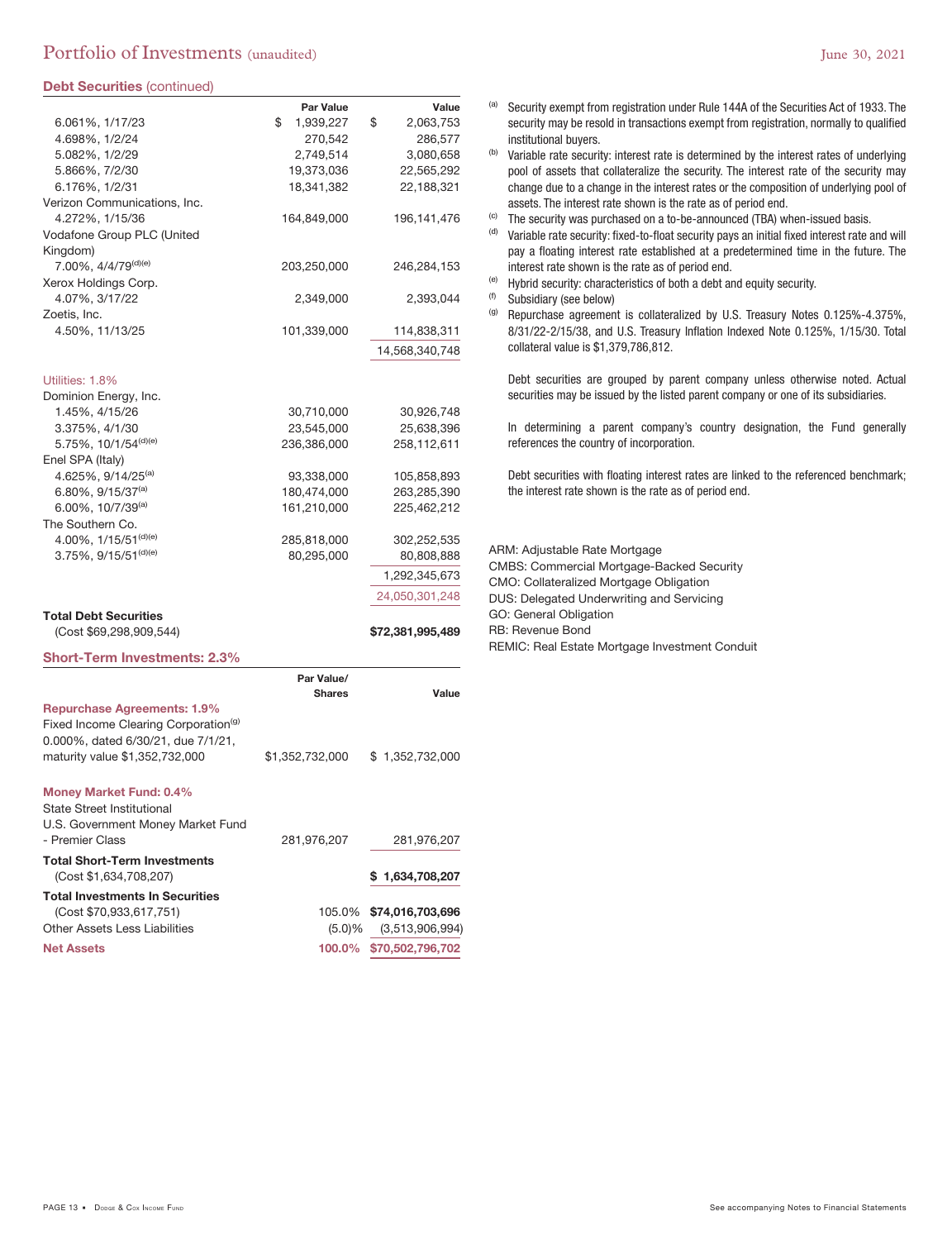# Statement of Assets and Liabilities (unaudited)

# Statement of Changes in Net Assets (unaudited)

|                                                             | June 30, 2021    |
|-------------------------------------------------------------|------------------|
| <b>Assets:</b>                                              |                  |
| Investments in securities, at value (cost \$70,933,617,751) | \$74,016,703,696 |
| Receivable for investments sold                             | 2,329,154,188    |
| Receivable for Fund shares sold                             | 63,834,018       |
| Dividends and interest receivable                           | 381,925,099      |
| Prepaid expenses and other assets                           | 179,867          |
|                                                             | 76,791,796,868   |
| <b>Liabilities:</b>                                         |                  |
| Cash received as collateral for TBA securities              | 2,195,000        |
| Payable for investments purchased                           | 6,155,920,157    |
| Payable for Fund shares redeemed                            | 105,334,464      |
| Management fees payable                                     | 23,075,906       |
| Accrued expenses                                            | 2.474.639        |
|                                                             | 6,289,000,166    |
| <b>Net Assets</b>                                           | \$70,502,796,702 |
| <b>Net Assets Consist of:</b>                               |                  |
| Paid in capital                                             | \$67,066,046,811 |
| Distributable earnings                                      | 3,436,749,891    |
|                                                             | \$70,502,796,702 |
| Fund shares outstanding (par value \$0.01 each, unlimited   |                  |
| shares authorized)                                          | 4,921,612,346    |
| Net asset value per share                                   | \$<br>14.33      |

# Statement of Operations (unaudited)

|                                                    | <b>Six Months Ended</b><br>June 30, 2021 |  |  |
|----------------------------------------------------|------------------------------------------|--|--|
| <b>Investment Income:</b>                          |                                          |  |  |
| <b>Dividends</b>                                   | \$<br>14,086,502                         |  |  |
| Interest                                           | 816,362,368                              |  |  |
|                                                    | 830,448,870                              |  |  |
| <b>Expenses:</b>                                   |                                          |  |  |
| Management fees                                    | 137,314,687                              |  |  |
| Custody and fund accounting fees                   | 390,219                                  |  |  |
| Transfer agent fees                                | 5,238,920                                |  |  |
| Professional services                              | 116,478                                  |  |  |
| Shareholder reports                                | 536,575                                  |  |  |
| <b>Registration fees</b>                           | 707,103                                  |  |  |
| <b>Trustees fees</b>                               | 202,394                                  |  |  |
| Miscellaneous                                      | 426,524                                  |  |  |
|                                                    | 144.932.900                              |  |  |
| <b>Net Investment Income</b>                       | 685,515,970                              |  |  |
| <b>Realized and Unrealized Gain (Loss):</b>        |                                          |  |  |
| Net realized gain (loss)                           |                                          |  |  |
| Investments in securities                          | 357,871,594                              |  |  |
| Net change in unrealized appreciation/depreciation |                                          |  |  |
| Investments in securities                          | (1,480,278,512)                          |  |  |
| Net realized and unrealized loss                   | (1, 122, 406, 918)                       |  |  |
| Net Change in Net Assets From Operations           | \$<br>(436, 890, 948)                    |  |  |

|                                       | <b>Year Ended</b><br>December 31, 2020 |                     |  |
|---------------------------------------|----------------------------------------|---------------------|--|
| <b>Operations:</b>                    |                                        |                     |  |
| Net investment income                 | \$<br>685,515,970                      | 1,589,657,522<br>\$ |  |
| Net realized gain (loss)              | 357,871,594                            | 2,025,647,757       |  |
| Net change in unrealized              |                                        |                     |  |
| appreciation/depreciation             | (1,480,278,512)                        | 2,133,558,949       |  |
|                                       | (436,890,948)                          | 5,748,864,228       |  |
| <b>Distributions to Shareholders:</b> |                                        |                     |  |
| <b>Total distributions</b>            | (1, 111, 825, 826)                     | (3,090,813,861)     |  |
| <b>Fund Share Transactions:</b>       |                                        |                     |  |
| Proceeds from sale of shares          | 9,620,573,554                          | 18,478,347,040      |  |
| Reinvestment of distributions         | 970,214,903                            | 2,703,016,903       |  |
| Cost of shares redeemed               | (7,666,729,577)                        | (18, 257, 521, 269) |  |
| Net change from Fund share            |                                        |                     |  |
| transactions                          | 2,924,058,880                          | 2,923,842,674       |  |
| Total change in net assets            | 1,375,342,106                          | 5,581,893,041       |  |
| <b>Net Assets:</b>                    |                                        |                     |  |
| Beginning of period                   | 69,127,454,596                         | 63,545,561,555      |  |
| End of period                         | \$70,502,796,702                       | \$69,127,454,596    |  |
| <b>Share Information:</b>             |                                        |                     |  |
| Shares sold                           | 669,083,686                            | 1,274,264,860       |  |
| Distributions reinvested              | 68,476,068                             | 187,787,758         |  |
| Shares redeemed                       | (533,317,300)                          | (1, 275, 444, 569)  |  |
| Net change in shares outstanding      | 204,242,454                            | 186,608,049         |  |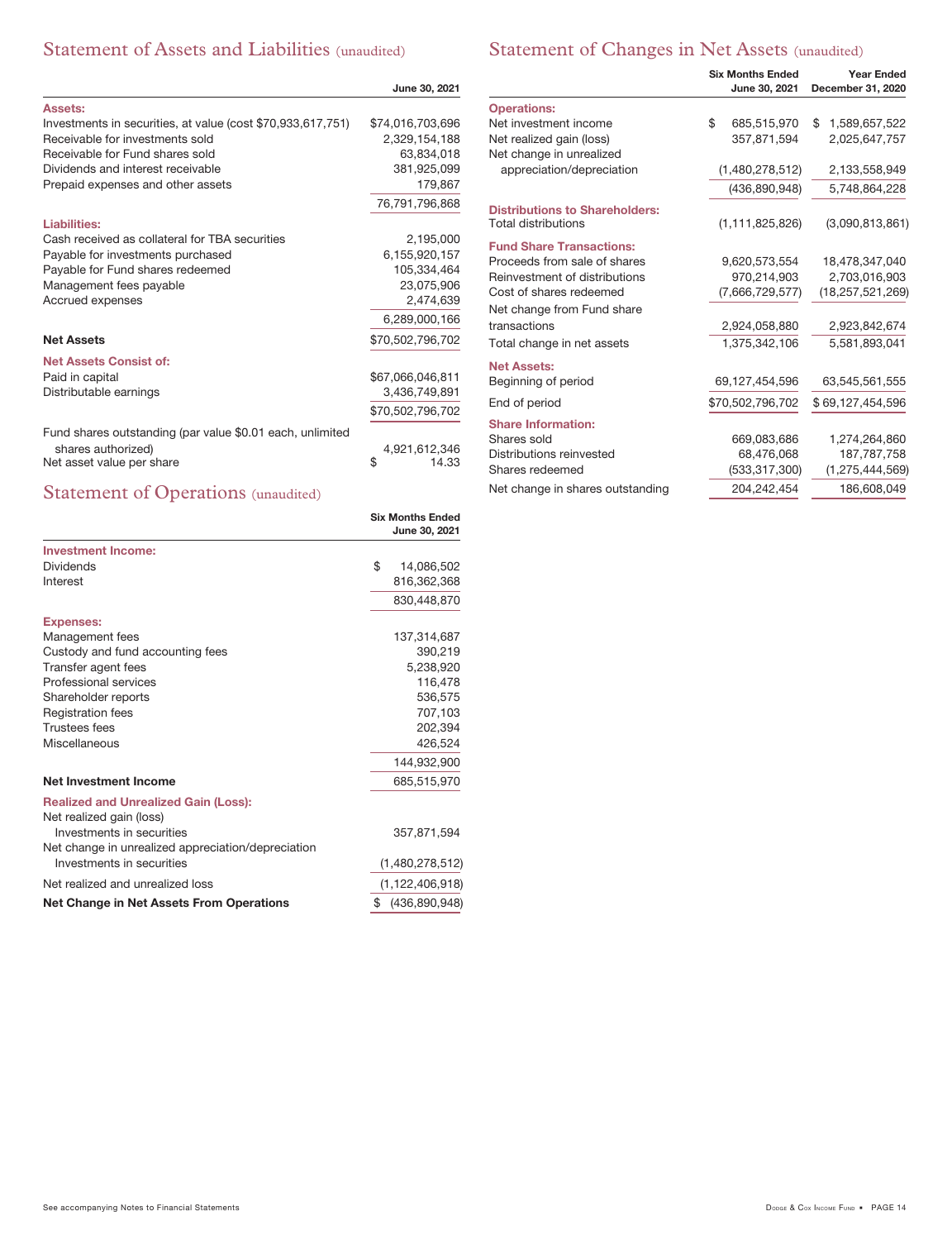# Notes to Financial Statements (unaudited)

### **Note 1: Organization and Significant Accounting Policies**

Dodge & Cox Income Fund (the "Fund") is one of the series constituting the Dodge & Cox Funds (the "Trust" or the "Funds"). The Trust is organized as a Delaware statutory trust and is registered under the Investment Company Act of 1940, as amended, as an open-end management investment company. The Fund commenced operations on January 3, 1989, and seeks high and stable current income consistent with long-term preservation of capital. Risk considerations and investment strategies of the Fund are discussed in the Fund's Prospectus.

The Fund is an investment company and follows the accounting and reporting guidance issued in Topic 946 by the Financial Accounting Standards Board. The financial statements have been prepared in conformity with accounting principles generally accepted in the United States of America, which require the use of estimates and assumptions by management. Actual results may differ from those estimates. Significant accounting policies are as follows:

Security valuation The Fund's net assets are normally valued as of the scheduled close of trading on the New York Stock Exchange (NYSE), generally 4 p.m. Eastern Time, each day that the NYSE is open for business.

Debt securities are valued using prices received from independent pricing services which utilize dealer quotes, recent transaction data, pricing models, and other inputs to arrive at market-based valuations. Pricing models may consider quoted prices for similar securities, interest rates, cash flows (including prepayment speeds), and credit risk. Exchange-traded derivatives are valued at the settlement price determined by the relevant exchange. Short-term securities less than 60 days to maturity may be valued at amortized cost if amortized cost approximates current value. Mutual funds are valued at their respective net asset values. Security values are not discounted based on the size of the Fund's position and may differ from the value a Fund receives upon sale of the securities. All securities held by the Fund are denominated in U.S. dollars.

If market quotations are not readily available or if normal valuation procedures produce valuations that are deemed unreliable or inappropriate under the circumstances existing at the time, the investment will be valued at fair value as determined in good faith by or under the direction of the Fund's Board of Trustees. The Board of Trustees has appointed Dodge & Cox, the Fund's investment manager, to make fair value determinations in accordance with the Dodge & Cox Funds Valuation Policies ("Valuation Policies"), subject to Board oversight. Dodge & Cox has established a Pricing Committee that is comprised of representatives from Treasury, Legal, Compliance, and Operations. The Pricing Committee is responsible for implementing the Valuation Policies, including determining the fair value of securities and other investments when necessary. The Pricing Committee considers relevant indications of value that are reasonably available to it in determining the fair value assigned to a particular security, such as the value of similar financial instruments, trading volumes, contractual restrictions on disposition, related corporate actions, and changes in economic conditions. In doing so, the Pricing Committee employs various methods for calibrating fair valuation approaches, including a regular review of key inputs and assumptions, back-testing, and review of any related market activity.

Valuing securities through a fair value determination involves greater reliance on judgment than valuation of securities based on readily available market quotations. In some instances, lack of information and uncertainty as to the significance of information may lead to a conclusion that a prior valuation is the best indication of a security's value. When fair value pricing is employed, the prices of securities used by the Fund to calculate its net asset value may differ from quoted or published prices for the same securities.

Security transactions, investment income, expenses, and distributions Security transactions are recorded on the trade date. Realized gains and losses on securities sold are determined on the basis of identified cost.

Interest income is recorded on the accrual basis. Interest income includes coupon interest, amortization of premium and accretion of discount on debt securities, and gain/loss on paydowns. The ability of the issuers of the debt securities held by the Fund to meet their obligations may be affected by economic developments in a specific industry, state, or region. Debt obligations may be placed on nonaccrual status and related interest income may be reduced by ceasing current accruals and writing off interest receivables when the collection of all or a portion of interest has become doubtful. A debt obligation is removed from non-accrual status when the issuer resumes interest payments or when collectibility of interest is reasonably assured. Dividend income is recorded on the ex-dividend date.

Expenses are recorded on the accrual basis. Some expenses of the Trust can be directly attributed to a specific series. Expenses which cannot be directly attributed are allocated among the Funds in the Trust using methodologies determined by the nature of the expense.

Distributions to shareholders are recorded on the ex-dividend date.

Repurchase agreements Repurchase agreements are transactions under which a Fund purchases a security from a dealer counterparty and agrees to resell the security to that counterparty on a specified future date at the same price, plus a specified interest rate. The Fund's repurchase agreements are secured by U.S. government or agency securities. It is the Fund's policy that its custodian take possession of the underlying collateral securities, the fair value of which exceeds the principal amount of the repurchase transaction, including accrued interest, at all times. In the event of default by the counterparty, the Fund has the contractual right to liquidate the collateral securities and to apply the proceeds in satisfaction of the obligation.

To-Be-Announced securities The Fund may purchase mortgage-related securities on a to-be-announced ("TBA") basis at a fixed price, with payment and delivery on a scheduled future date beyond the customary settlement period for such securities. The Fund may choose to extend the settlement through a "dollar roll" transaction in which it sells the mortgage-related securities to a dealer and simultaneously agrees to purchase similar securities for future delivery at a predetermined price. The Fund accounts for TBA dollar rolls as purchase and sale transactions.

Indemnification Under the Trust's organizational documents, its officers and trustees are indemnified against certain liabilities arising out of the performance of their duties to the Trust. In addition, in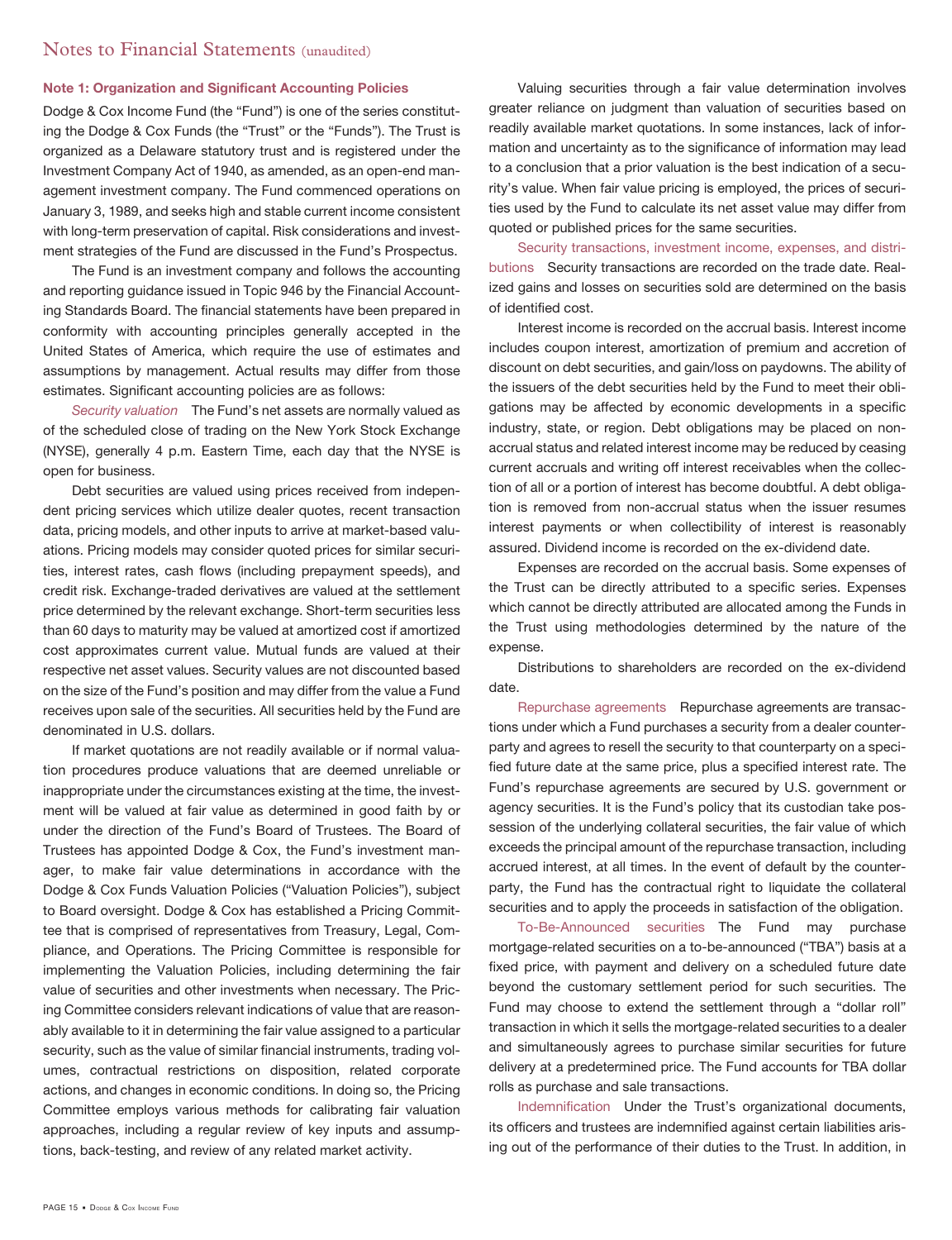# Notes to Financial Statements (unaudited)

the normal course of business the Trust enters into contracts that provide general indemnities to other parties. The Trust's maximum exposure under these arrangements is unknown, as this would involve future claims that may be made against the Trust that have not yet occurred.

### **Note 2: Valuation Measurements**

Various inputs are used in determining the value of the Fund's investments. These inputs are summarized in the three broad levels listed below.

- **Level 1: Quoted prices in active markets for identical securities**
- **Example 2: Other significant observable inputs (including quoted prices** for similar securities, market indices, interest rates, credit risk, forward exchange rates, etc.)
- **Earnal 3: Significant unobservable inputs (including Fund manage**ment's assumptions in determining the fair value of investments)

The inputs or methodology used for valuing securities are not necessarily an indication of the risk associated with investing in those securities.

The following is a summary of the inputs used to value the Fund's holdings at June 30, 2021:

| Classification          | LEVEL 1         | LEVEL <sub>2</sub><br>(Other Significant |
|-------------------------|-----------------|------------------------------------------|
|                         | (Quoted Prices) | Observable Inputs)                       |
| <b>Securities</b>       |                 |                                          |
| <b>Debt Securities</b>  |                 |                                          |
| U.S. Treasury           | \$              | \$16,663,763,945                         |
| Government-Related      |                 | 3.363.820.308                            |
| Securitized             |                 | 28.304.109.988                           |
| Corporate               |                 | 24.050.301.248                           |
| Short-Term Investments  |                 |                                          |
| Repurchase Agreements   |                 | 1,352,732,000                            |
| Money Market Fund       | 281,976,207     |                                          |
| <b>Total Securities</b> | \$281.976.207   | \$73.734.727.489                         |

### **Note 3: Related Party Transactions**

Management fees Under a written agreement approved by a unanimous vote of the Board of Trustees, the Fund pays a management fee monthly at an annual rate of 0.50% of the Fund's average daily net assets up to \$100 million and 0.40% of the Fund's average daily net assets in excess of \$100 million to Dodge & Cox, investment manager of the Fund. The agreement further provides that Dodge & Cox shall waive its fee to the extent that such fee plus all other ordinary operating expenses of the Fund exceed 1% of the average daily net assets for the year.

Fund officers and trustees All officers and two of the trustees of the Trust are officers or employees of Dodge & Cox. The Trust pays a fee only to those trustees who are not affiliated with Dodge & Cox.

## **Note 4: Income Tax Information and Distributions to Shareholders**

A provision for federal income taxes is not required since the Fund intends to continue to qualify as a regulated investment company under Subchapter M of the Internal Revenue Code and distribute all of its taxable income to shareholders. Distributions are determined in accordance with income tax regulations, and such amounts may differ from net investment income and realized gains for financial reporting purposes. The Fund may also designate a portion of the amount paid to redeeming shareholders as a distribution for tax purposes. Financial reporting records are adjusted for permanent book to tax differences at year end to reflect tax character. Book to tax differences are primarily due to differing treatments of redemptions in-kind, wash sales, U.S. Treasury inflation-protected securities, derivatives, and distributions.

Distributions during the periods noted below were characterized as follows for federal income tax purposes:

|                        |   | <b>Six Months Ended</b><br>June 30, 2021 |  | <b>Year Ended</b><br>December 31, 2020 |  |  |
|------------------------|---|------------------------------------------|--|----------------------------------------|--|--|
| Ordinary income        | S | 982.898.059                              |  | 2,466,786,415                          |  |  |
|                        |   | $$0.204$ per share)                      |  | $$0.546$ per share)                    |  |  |
| Long-term capital gain |   | 128.927.767                              |  | 624.027.446                            |  |  |
|                        |   | (\$0.027 per share)                      |  | (\$0.137 per share)                    |  |  |

The components of distributable earnings on a tax basis are reported as of the Fund's most recent year end. At December 31, 2020, the tax basis components of distributable earnings were as follows:

| Undistributed ordinary income        | \$ 295,230,732  |
|--------------------------------------|-----------------|
| Undistributed long-term capital gain | 126.872.561     |
| Net unrealized appreciation          | 4.563.363.372   |
| Total distributable earnings         | \$4.985.466.665 |

At June 30, 2021, unrealized appreciation and depreciation for investments and derivatives based on cost for federal income tax purposes were as follows:

| Tax cost                    | \$70.936.602.153 |
|-----------------------------|------------------|
| Unrealized appreciation     | 3.573.669.947    |
| Unrealized depreciation     | (493, 568, 404)  |
| Net unrealized appreciation | 3,080,101,543    |

Fund management has reviewed the tax positions for open periods (three years and four years, respectively, from filing the Fund's Federal and State tax returns) as applicable to the Fund, and has determined that no provision for income tax is required in the Fund's financial statements.

### **Note 5: Loan Facilities**

Pursuant to an exemptive order issued by the Securities and Exchange Commission (SEC), the Fund may participate in an interfund lending facility (Facility). The Facility allows the Fund to borrow money from or loan money to the Funds. Loans under the Facility are made for temporary or emergency purposes, such as to fund share-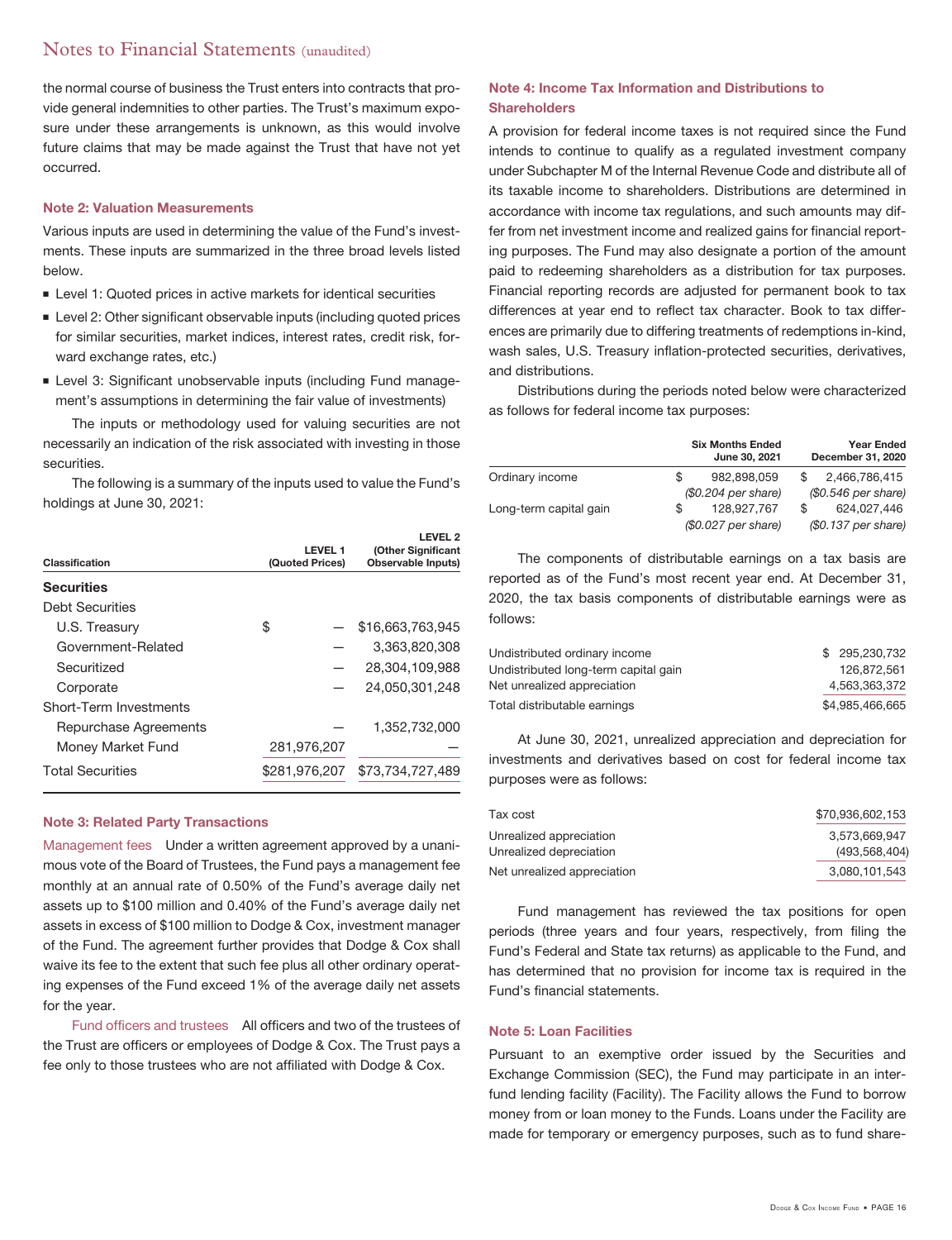# Notes to Financial Statements (unaudited)

holder redemption requests. Interest on borrowings is the average of the current repurchase agreement rate and the bank loan rate. There was no activity in the Facility during the period.

All Funds in the Trust participate in a \$500 million committed credit facility (Line of Credit) with State Street Bank and Trust Company, to be utilized for temporary or emergency purposes to fund shareholder redemptions or for other short-term liquidity purposes. The maximum amount available to the Fund is \$250 million. Each Fund pays an annual commitment fee on its pro-rata portion of the Line of Credit. For the six months ended June 30, 2021, the Fund's commitment fee amounted to \$197,514 and is reflected as a Miscellaneous Expense in the Statement of Operations. Interest on borrowings is charged at the prevailing rate. There were no borrowings on the Line of Credit during the period.

### **Note 6: Purchases and Sales of Investments**

For the six months ended June 30, 2021, purchases and sales of securities, other than short-term securities and U.S. government securities, aggregated \$2,033,064,721 and \$4,448,396,247, respectively. For the six months ended June 30, 2021, purchases and sales of U.S. government securities aggregated \$33,317,306,103 and \$24,956,858,681, respectively.

### **Note 7: New Accounting Guidance**

In March 2020, the Financial Accounting Standards Board issued Accounting Standards Update (ASU) No. 2020-04, Reference Rate Reform (Topic 848) – Facilitation of the Effects of Reference Rate Reform on Financial Reporting. The amendments in the ASU provide optional temporary financial reporting relief from the effect of certain types of contract modifications due to the planned discontinuation of the London Interbank Offered Rate and other interbank-offered based reference rates as of the end of 2021. The ASU is effective for certain reference rate-related contract modifications that occur during the period March 12, 2020 through December 31, 2022. Management has reviewed the requirements and believes the adoption of this ASU will not have a material impact on the financial statements.

### **Note 8: Subsequent Events**

Fund management has determined that no material events or transactions occurred subsequent to June 30, 2021, and through the date of the Fund's financial statements issuance, which require additional disclosure in the Fund's financial statements.

# Financial Highlights (unaudited)

| <b>Selected Data and Ratios</b><br>(for a share outstanding throughout each period) | <b>Six Months</b><br>Ended June 30, | Year Ended December 31, |          |            |          |          |
|-------------------------------------------------------------------------------------|-------------------------------------|-------------------------|----------|------------|----------|----------|
|                                                                                     | 2021                                | 2020                    | 2019     | 2018       | 2017     | 2016     |
| Net asset value, beginning of period                                                | \$14.65                             | \$14.03                 | \$13.26  | \$13.76    | \$13.59  | \$13.29  |
| Income from investment operations:                                                  |                                     |                         |          |            |          |          |
| Net investment income                                                               | 0.15                                | 0.35                    | 0.44     | 0.41       | 0.38     | 0.42     |
| Net realized and unrealized gain (loss)                                             | (0.23)                              | 0.96                    | 0.84     | (0.45)     | 0.21     | 0.32     |
| Total from investment operations                                                    | (0.08)                              | 1.31                    | 1.28     | (0.04)     | 0.59     | 0.74     |
| Distributions to shareholders from:                                                 |                                     |                         |          |            |          |          |
| Net investment income                                                               | (0.15)                              | (0.36)                  | (0.43)   | (0.40)     | (0.38)   | (0.42)   |
| Net realized gain                                                                   | (0.09)                              | (0.33)                  | (0.08)   | (0.06)     | (0.04)   | (0.02)   |
| <b>Total distributions</b>                                                          | (0.24)                              | (0.69)                  | (0.51)   | (0.46)     | (0.42)   | (0.44)   |
| Net asset value, end of period                                                      | \$14.33                             | \$14.65                 | \$14.03  | \$13.26    | \$13.76  | \$13.59  |
| Total return                                                                        | (0.59)%                             | 9.45%                   | 9.73%    | $(0.31)\%$ | 4.36%    | 5.62%    |
| Ratios/supplemental data:                                                           |                                     |                         |          |            |          |          |
| Net assets, end of period (millions)                                                | \$70,503                            | \$69,127                | \$63,546 | \$54,314   | \$54,287 | \$46,632 |
| Ratio of expenses to average net assets                                             | $0.42\%$ <sup>(a)</sup>             | 0.42%                   | 0.42%    | 0.42%      | 0.43%    | 0.43%    |
| Ratio of net investment income to average net assets                                | $2.00\%$ <sup>(a)</sup>             | 2.43%                   | 3.12%    | 3.02%      | 2.80%    | 3.11%    |
| Portfolio turnover rate                                                             | 43%                                 | 94%                     | 49%      | 37%        | 19%      | 27%      |

(a) Annualized

See accompanying Notes to Financial Statements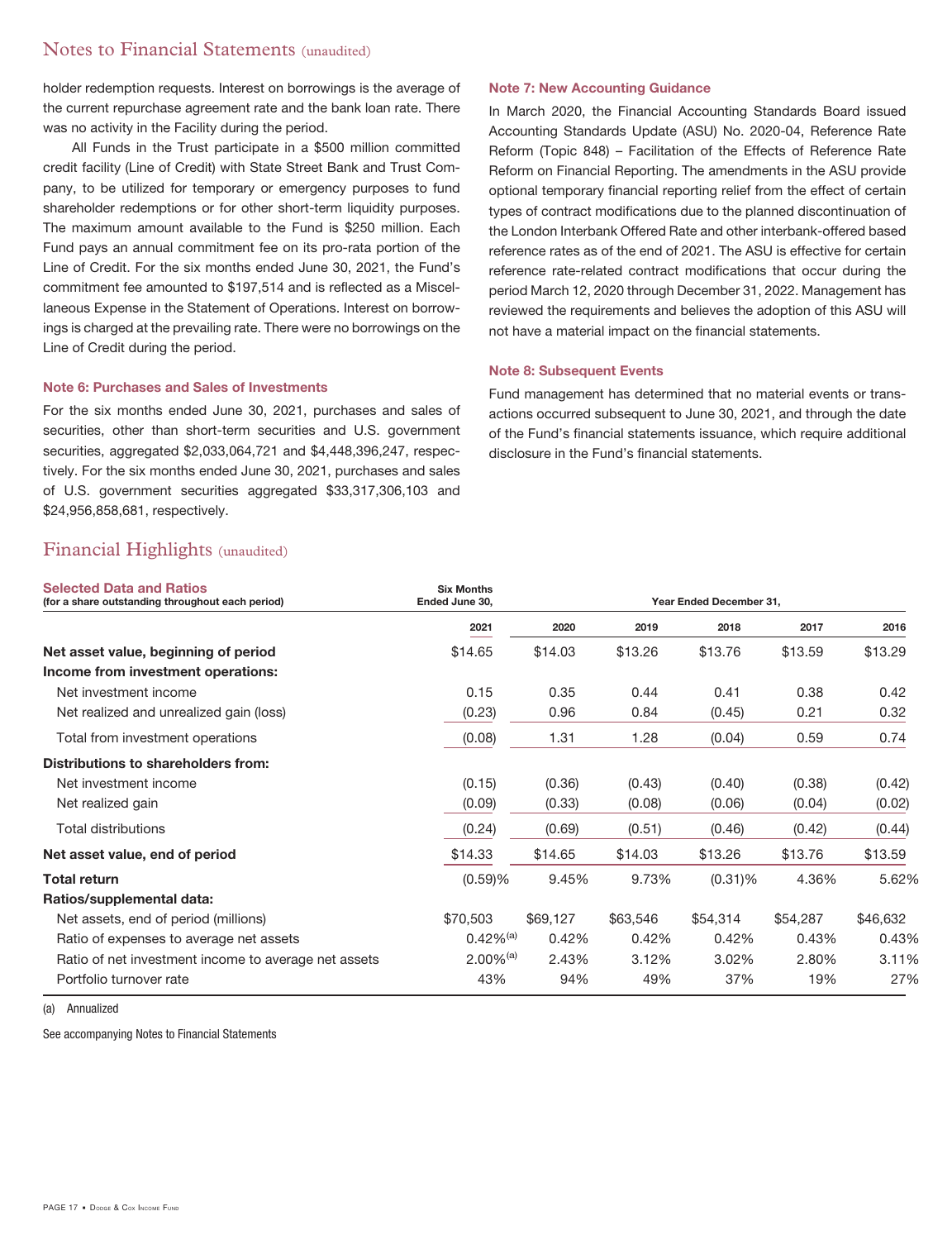# Fund Holdings

The Fund provides a complete list of its holdings on a quarterly basis by filing the lists with the SEC on Form N-CSR (as of the end of the second and fourth quarters) and on Part F of Form N-PORT (as of the end of the first and third quarters). Shareholders may view the Fund's Forms N-CSR and Part F of N-PORT on the SEC's website at sec.gov. A list of the Fund's quarter-end holdings is also available at dodgeandcox.com on or about the 15th day following each quarter end and remains available on the website until the list is updated for the subsequent quarter.

# Proxy Voting

For a free copy of the Fund's proxy voting policies and procedures, please call 800-621-3979, visit the Fund's website at dodgeandcox.com, or visit the SEC's website at sec.gov. Information regarding how the Fund voted proxies relating to portfolio securities during the most recent 12-month period ended June 30 is also available at dodgeandcox.com or shareholders may view the Fund's Form N-PX at sec.gov.

# Household Mailings

The Fund routinely mails shareholder reports and summary prospectuses to shareholders and, on occasion, proxy statements. In order to reduce the volume of mail, when possible, only one copy of these documents will be sent to shareholders who are part of the same family and share the same residential address.

If you have a direct account with the Funds and you do not want the mailing of shareholder reports and summary prospectuses combined with other members in your household, contact the Funds at 800-621-3979. Your request will be implemented within 30 days.